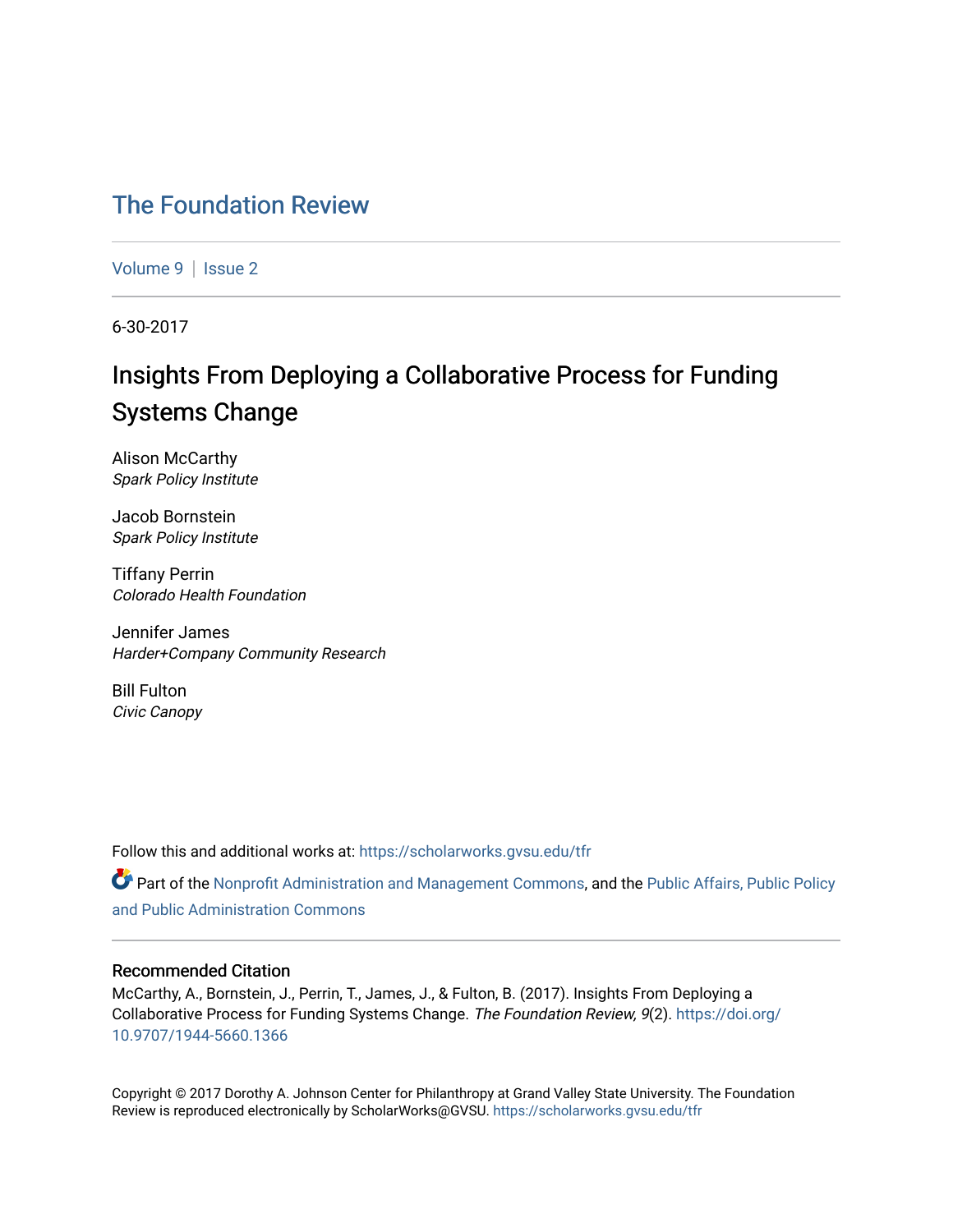# Insights From Deploying a Collaborative Process for Funding Systems Change

*Alison McCarthy, M.S.W., and Jacob Bornstein, M.S., Spark Policy Institute; Tiffany Perrin, M.S.W., Colorado Health Foundation; Jennifer James, M.A., Harder+Company Community Research; and Bill Fulton, Ph.D., Civic Canopy*

*Keywords: Emergent philanthropy, equity, complex systems change, collaborative initiatives, funding strategy, tools*

# *Key Points*

- Many foundations are seeking to impact root causes of social issues through funding initiatives that are both technically and socially complicated and where past experience is no guarantee of success. These situations exhibit the growing need for more adaptive funding approaches, such as emergent philanthropy.
- This article looks at an application of emergent strategy at the Colorado Health Foundation. It shares tools used to design the funding approach for the foundation's Creating Healthy Schools initiative, including support for grantees in refining their grant-proposal budgets and activities, decreasing duplication, and leveraging resources more effectively.
- This article will look at lessons learned, including the need to continue to evolve emergent philanthropy and collaboration not only between funders and grantees, but between funders themselves. The authors hope the tools experimented with in this case will help other foundations design and implement system-change strategies in complex environments.

# Introduction

More foundations are seeking to impact root causes of social issues through funding complex initiatives that are both technically and socially complicated, and where past experience is no guarantee of success (Mowles & Stacey, 2016; Spark Policy Institute, 2016; Glouberman & Zimmerman, 2002). We live in an increasingly connected world, where even challenges that appear straightforward are connected across sectors and stakeholder groups with diverse interests. These situations, where no predesigned recipe or protocol is likely to work, exhibit a growing need to shift to adaptive funding approaches.

For the past several years, the concept of emergent philanthropy has gained the attention of foundation staff and boards as an approach to addressing these complex issues. The concept was explored by Kania, Kramer, and Russell (2014), who argue that strategic philanthropy, while well-suited to address simple and complicated problems, is ill-equipped to address complex problems and their "dynamic, nonlinear, and counterintuitive" nature (para. 4). They suggest adding an emergent component to strategic philanthropy, which allows evolution and adaptation to challenges that arise as the strategy unfolds.

Inherent in employing emergent philanthropy is the idea of collaboration between funder and grantee. An adaptive process naturally requires learning together in order to effectively respond to changes in the environment. Traditional funding processes are often bifurcated between the funder and grantee roles: funders put out requests for proposals, grantees respond, and then funders inform organizations about their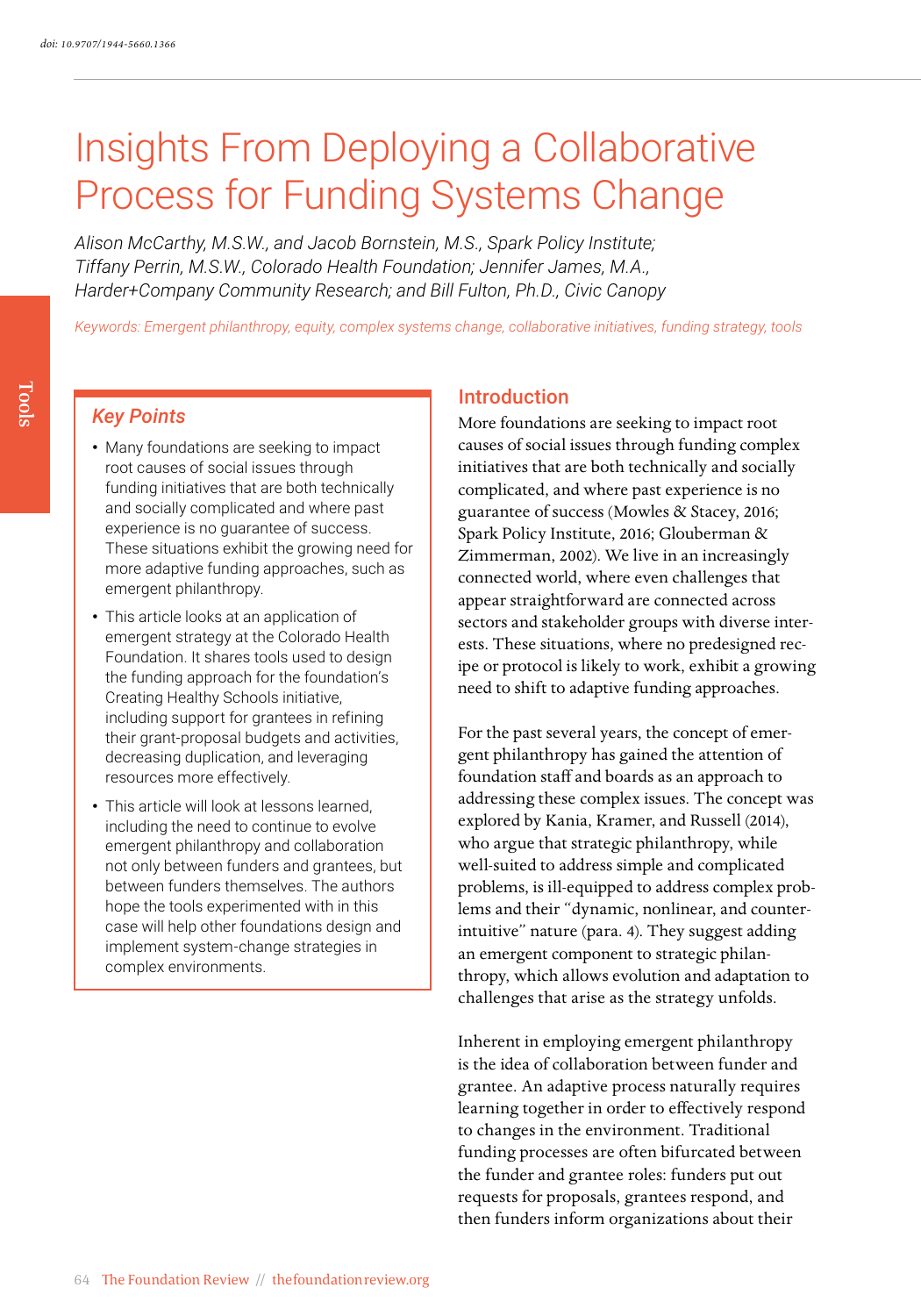award. For a strategy to be truly emergent, foundations must seek input and feedback from grantees every step of the way. Listening to stakeholders and allowing for process, as well as content, to emerge as a funding strategy develops allows for a feedback loop that results in funding strategies better designed to address complex issues.

This article looks at an application of emergent strategy in practice, using a case study from the Colorado Health Foundation's Creating Healthy Schools funding strategy. We hope the tools experimented with in this case will help other foundations design and implement system-change strategies in complex environments. In addition, this article will look at lessons learned, including the need to continue to evolve emergent philanthropy and collaboration not just between funder and grantees, but between funders themselves, moving into a new iteration: a concept we call "collective emergent philanthropy."

# The Case Context: Creating the Healthy Schools Funding Strategy

The Colorado Health Foundation has a vision to make Colorado the healthiest state in the nation. To reach this goal, foundation staff engage in grantmaking, advocacy, engagement, communications, and evaluation. The foundation established a focus on health and wellness in schools and, in the early stages of developing a statewide approach, recognized the complexity of the issue — including the interplay between a number of different actors, funding sources, needs, and goals. Staff also recognized that the structure of past funding opportunities sometimes unwittingly encouraged grantees to be competitive rather than cooperative, resulting in duplicated and misaligned efforts.

As the previous funding cycle was coming to a close, the foundation seized the opportunity to try a new approach. Wanting to harness long-standing collaborative efforts and the emerging enthusiasm at the foundation for systems-change funding and working together in fundamentally new ways, the program officer saw an opportunity for collaboratively

*Listening to stakeholders and allowing for process, as well as content, to emerge as a funding strategy develops allows for a feedback loop that results in funding strategies better designed to address complex issues.*

developing the funding strategy. In line with the foundation's evolving commitment to deeper community engagement, and with leadership support, the program officer developed the Creating Healthy Schools funding strategy in the winter of 2015 by leveraging existing collaborative efforts and a commitment to meaningful community engagement.

The goal of the strategy was to "connect system- and local-level efforts to create a sustainable network that fosters health and wellness and provides a thriving environment for kids throughout Colorado" (Colorado Health Foundation, 2016). Ultimately, the foundation and stakeholders envisioned changes at three levels:

- how stakeholders in the school health system worked together to improve the system;
- how that system functions at the state level, including nonprofits in critical supporting roles and the government institutions that mandate and oversee the system; and
- how the school health system functions at the school and school district level, where there is direct impact on students.

The foundation worked with an evaluation team to design and implement a three-tiered evaluation framework tied to these levels. A driving factor behind this kind of evaluation was the recognition that this new approach constituted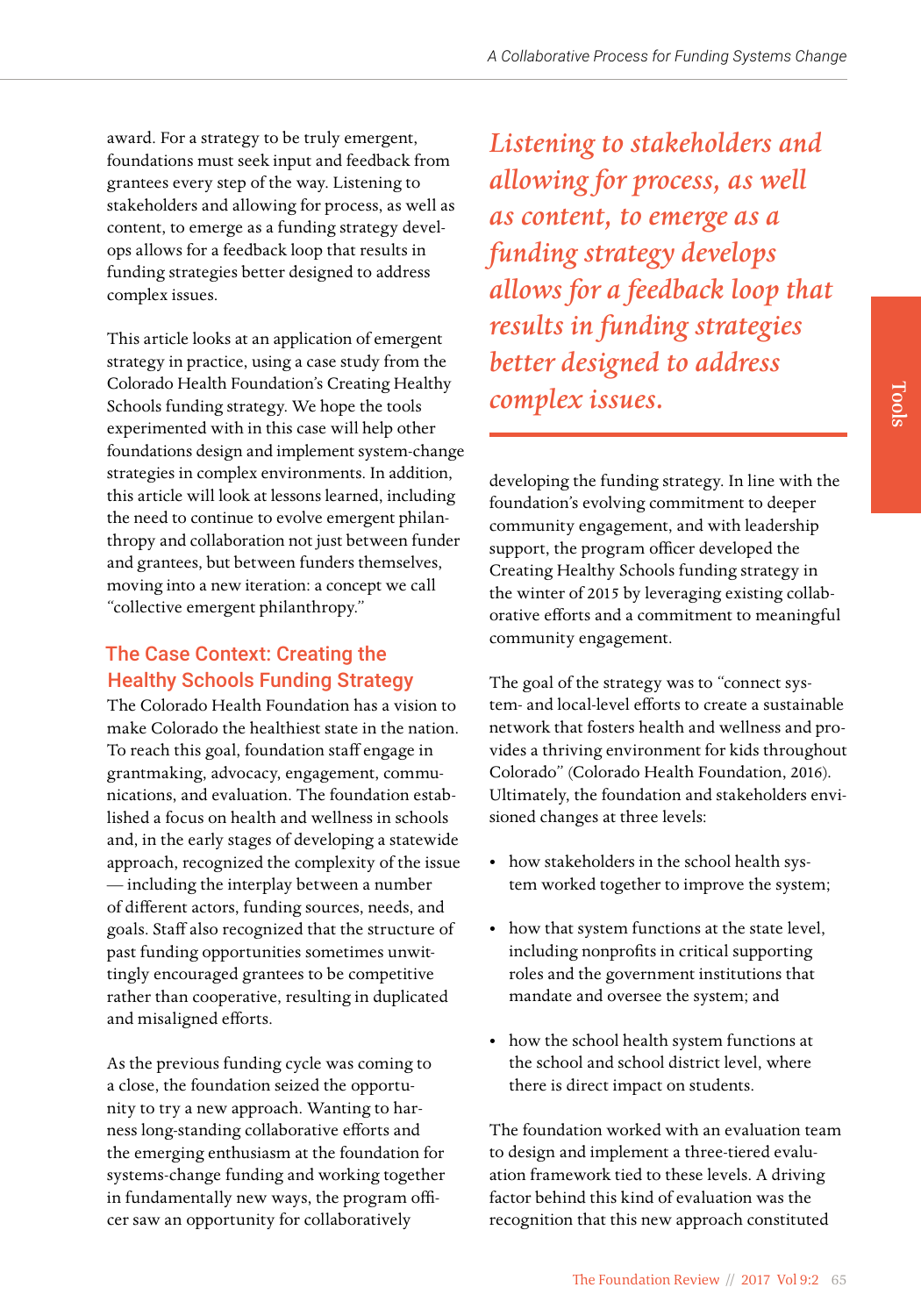a risk for the foundation, and data regarding both process and progress would be important for foundation leadership to consider as the first funding cycle would run its course. (See Appendix  $A$ .)<sup>1</sup>

The foundation employed a number of tools to achieve the strategy goals. Some tools are tested ones that are frequently employed by funders, such as using a neutral facilitator and leveraging existing leadership. The foundation, however, combined these tools with the guiding principles of emergent philanthropy and additional principles that emerged from the process, yielding a collaborative and emergent funding model designed to support meaningful and long-lasting change.

# Tools and Guiding Principles for Effective Collaboration

As adapted from those articulated by Kania et al., (2014), emergent philanthropy has three guiding principles:

- System fitness: improving system fitness by strengthening the relationships between the system-level actors, including the ability to collectively respond to shocks in the system or large shifts in the field.
- Co-creating strategy: creating a strategic framework and approach through collaboration with the grantees, the foundation, and other potentially critical actors, such as those who could be most impacted by the work.
- Systems thinking: using a systems-level strategic framework to identify key leverage points or attractors that can systemically improve outcomes and ensure accountability to both the long-term outcomes and those who are potentially most impacted by the work.

Drawing on the adaptive elements associated with emergent grantmaking, as well as observations from developing a collaborative process for funding systems change, the authors have developed three next-level guiding principles:

- Adaptability: ensuring the process incorporates flexibility throughout, including within grant agreements and the strategic framework, supported by learning and self-reflection, critical thinking, and experimentation.
- Equity: prioritizing equitable grant processes that enable populations, organizations, and topic areas in most need of solutions or that will see the greatest impact to inform the process and successfully apply for grants.
- High-quality process: committing to processes proven to lead to improved community outcomes, such as through inclusion, treating stakeholders as equals, focusing on the root problem, and being authentic (Hicks, Larson, Nelson, Olds, & Johnson, 2008).

These six principles guided the selection and use of specific tools. (See Table 1.) During every phase of the funding strategy — from design through post-award — the foundation applied the guiding principles in concert with tools when collaborating with the stakeholders, funding applicants and, ultimately, grantees. Philanthropic practice already routinely uses some of these tools (e.g., neutral facilitators). However, it was the foundation's intentional application of these tools in concert with the six guiding principles that fully supported an emergent process and yielded new outcomes.

The remainder of this article describes how the foundation implemented these principles and tools to support fundamentally changing the relationships between stakeholders and establishing a more inclusive process for addressing the root causes of a complex issue (i.e., statewide healthy schools). Each section, organized by funding-strategy development stages, describes the decision to be made, tools and processes used, outcomes, and lessons learned.

1 Appendix is in the online article at <http://scholarworks.gvsu.edu/tfr/vol9/iss2/9>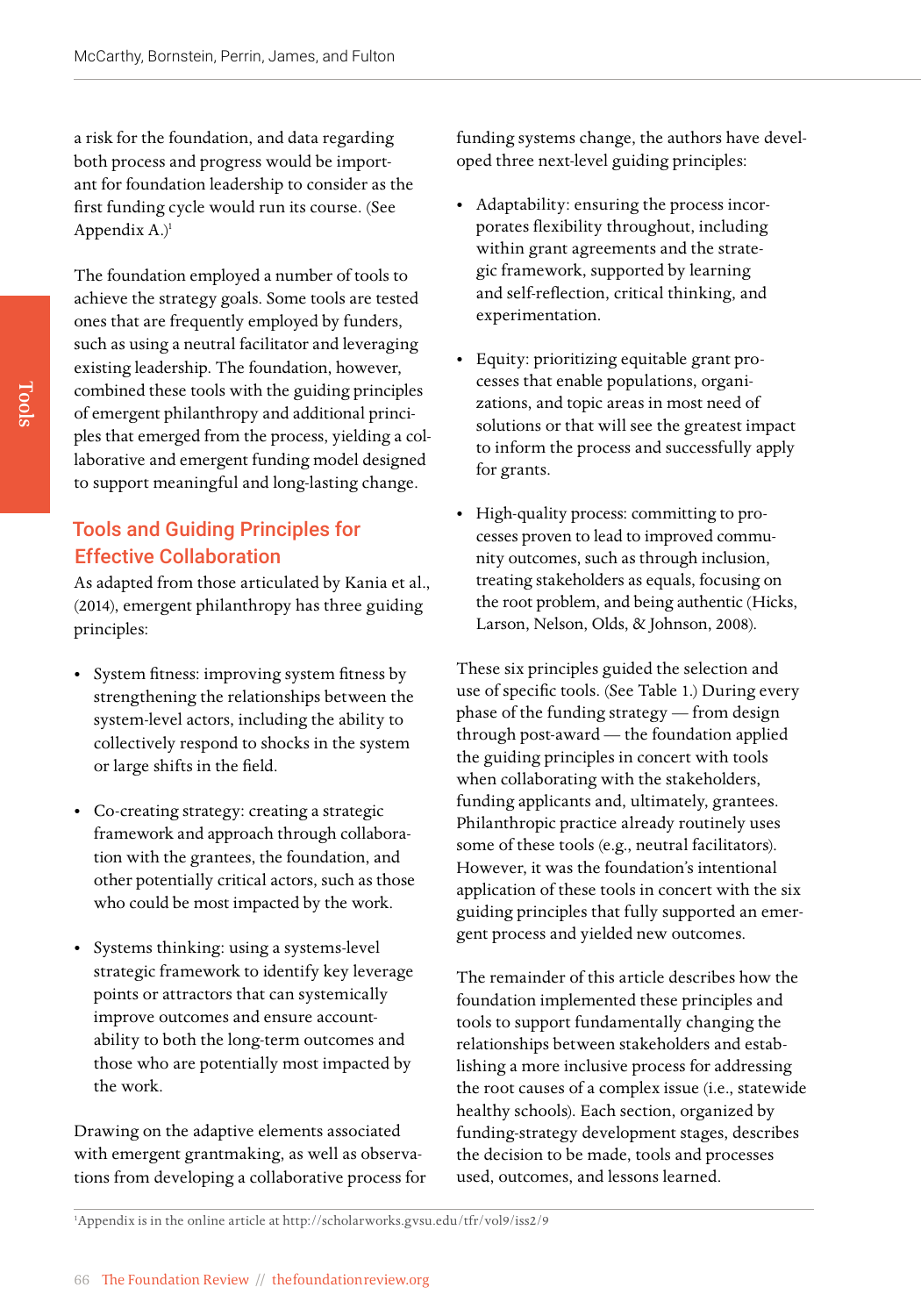| <b>Tools</b>                                          | <b>Description</b>                                                                                                                                                                                                                                                                              | <b>Guiding</b><br><b>Principles</b>                                                                                   | <b>Phases</b>                                                                                 | <b>Intended Outcomes</b>                                                                                                                                                                                                        |
|-------------------------------------------------------|-------------------------------------------------------------------------------------------------------------------------------------------------------------------------------------------------------------------------------------------------------------------------------------------------|-----------------------------------------------------------------------------------------------------------------------|-----------------------------------------------------------------------------------------------|---------------------------------------------------------------------------------------------------------------------------------------------------------------------------------------------------------------------------------|
| Leveraging<br>and elevating<br>existing<br>leadership | There is no need to start from<br>scratch. If there are existing<br>spaces where good work is<br>happening and the funder<br>has established relationships.<br>use them!                                                                                                                        | • Co-creating<br>strategy<br>· Systems<br>thinking<br>· System fitness                                                | • Design<br>process<br>• Post-award                                                           | To support<br>sustainable<br>systems change<br>with strengthened<br>collaboration and<br>partnerships                                                                                                                           |
| Equity-<br>focused<br>research                        | A collection of best and<br>promising practices for<br>infusing equity into a funding<br>process                                                                                                                                                                                                | • Equity<br>· System fitness                                                                                          | • Design<br>process                                                                           | To ensure a<br>more equitable<br>distribution of<br>funding, contributing<br>to a more equitable<br>system                                                                                                                      |
| Use of a<br>neutral<br>facilitator                    | Leveraging an outside party<br>to convene stakeholders and<br>facilitate discussions and<br>decision-making                                                                                                                                                                                     | · High-quality<br>process                                                                                             | $\cdot$ All                                                                                   | To protect and<br>strengthen<br>relationships among<br>stakeholders; to<br>bring neutrality and<br>accountability into<br>the process                                                                                           |
| Application<br>review                                 | A two-pronged approach to<br>strengthen applications:<br>• Application analysis<br>• Community consultants                                                                                                                                                                                      | $\cdot$ All                                                                                                           | $\cdot$ Due<br>diligence<br>process<br>• Review<br>process                                    | To strengthen system<br>grantees' ability to<br>address local district<br>needs, thereby<br>strengthening the<br>healthy-schools<br>system                                                                                      |
| Collaborative<br>meetings                             | A series of joint meetings<br>with the funder, applicants/<br>grantees, and neutral facilitator<br>that leverage:<br>· Systems acting<br>• Changing the game<br>· "Scarf" model<br>· Prisoners' dilemma<br>· Collective budget revision<br>• Promotion of future<br>ownership and collaboration | · Systems<br>thinking<br>• Co-creating<br>strategy<br>· High-quality<br>process<br>· Adaptability<br>· System fitness | • Application<br>process<br>$\cdot$ Due<br>diligence<br>and review<br>process<br>• Post-award | To collectively build<br>a stronger system to<br>address health and<br>wellness in schools<br>while supporting<br>collaboration and<br>communication, as<br>well as addressing<br>anxieties related to a<br>new funding process |

# **TABLE 1** Tools for Collaboration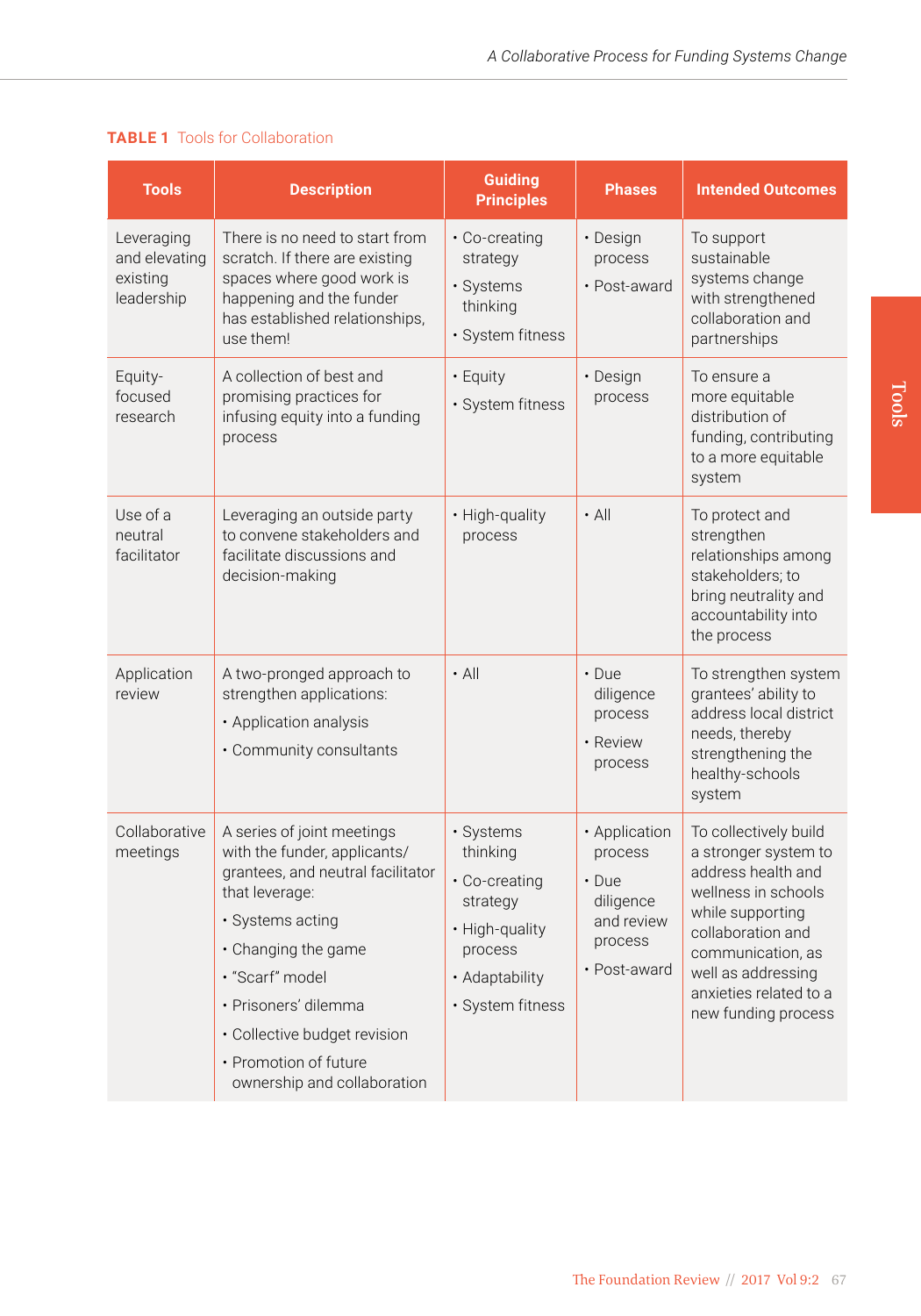# The Design Process

Traditionally, funders design, revise, and implement funding opportunities with relatively little external input outside of expert consultants. The guiding principles, however, suggest a different approach, by which the organizations and communities most affected can help support stronger, more relevant grantmaking from the beginning. The foundation articulated a clear focus of the strategy and then elicited ideas from stakeholders to operationalize both the focus and an adaptive approach. It then partnered with existing and potential grantees to answer key questions to help determine the funding parameters: How is funding prioritized? What is the model by which funding is allocated?

Following the principle of co-creating strategy, the foundation leveraged and elevated existing leadership by identifying an existing leadership body made up of current grantees, other funders, and state agencies working in the healthy-schools space to inform the funding-strategy design process. With guidance from a neutral facilitator, who had existing relationships with stakeholders and helped plan and execute the work, this leadership body heavily informed the design of the funding model. The foundation leveraged this group's existing theory of change, which outlined the necessary functions of a successful healthy-schools system, including professional development; data systems, research, and evaluation; policy; and communications, marketing, and engagement.

Following the principles of equity and system fitness, the evaluation team documented equity-focused approaches for funders and developed an "equity-focused request for proposal (RFP) best practices" document. (See Appendix B.)<sup>2</sup> The leadership group used this throughout the design process, particularly when reaching decision points where multiple paths could help achieve the broader focus of the funding, but some paths were more likely to lead to an equitable distribution of funds.

The foundation, leadership group, and neutral facilitator solicited input via a series of webinars. Based on feedback from districts and systems partners, the foundation decided to offer both systems-level funding (to nonprofits working with schools, for example) and direct district-level funding for a coordinated approach. Stakeholders engaged via the webinar also came up with the idea of holding one collaborative meeting of all systems-level organizations interested in applying for funding. This statewide, systems-level process will be the focus of this article in the remaining sections.

#### *Lessons Learned*

- Work with diverse stakeholders to design the funding strategy long before the release of the RFP.
- When input is solicited, document, review, and integrate feedback as much as possible into the model and the funding-opportunity process.
- With stakeholder input, identify the key functions of a healthy system as a way to focus systems-change funding.
- Work to engage other funders with existing or developing funding opportunities in the same topic area or system. In retrospect, this was a particular challenge for the foundation, and upfront planning and engagement of other funders would have been beneficial. Many challenges foundations are working to address are too large for one funding source to solve; designing a funding opportunity that minimizes duplication and fills gaps in other existing funding could enhance the likelihood of transformative systems change.

Post-award, the foundation worked with the evaluation team to review documentation of the process and conduct interviews with various stakeholders. The evaluation team surfaced the following: If there is significant overlap in membership between existing leadership groups

2 Appendix is in the online article at <http://scholarworks.gvsu.edu/tfr/vol9/iss2/9>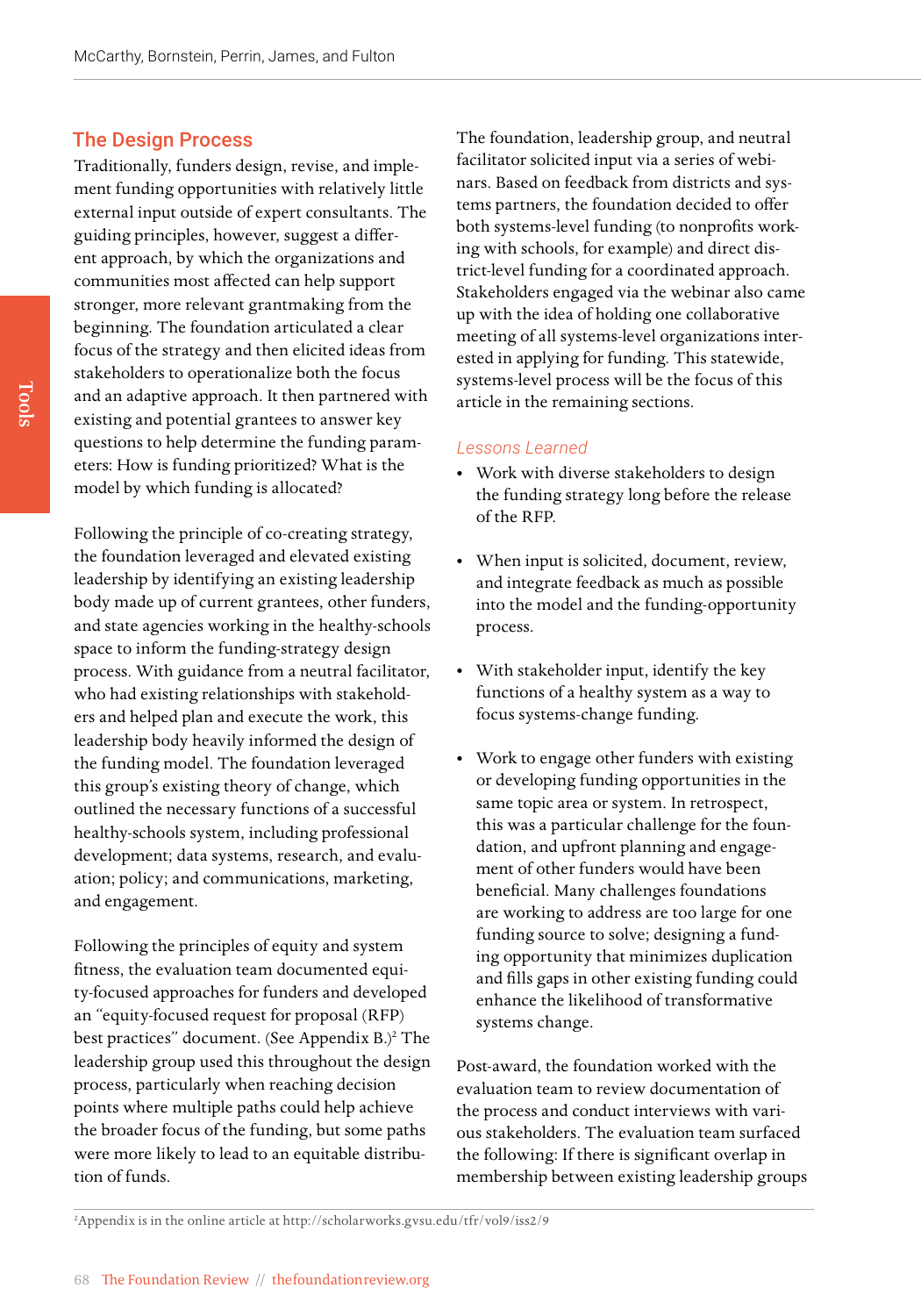| <b>Playing the Game</b>                                                                                        | <b>Changing the Game</b>                                                                                                                      |  |
|----------------------------------------------------------------------------------------------------------------|-----------------------------------------------------------------------------------------------------------------------------------------------|--|
| Everyone is out for themselves.                                                                                | Grantees and the funder are all in it together.                                                                                               |  |
| Grantees work toward a funder-driven vision of specific<br>outcomes.                                           | Grantees and the funder have a shared vision of<br>important outcomes.                                                                        |  |
| Grantees translate a funder's vision into grantee<br>organizations' existing agendas.                          |                                                                                                                                               |  |
| A funder holds unrealistic expectations and grantees<br>offer empty promises to deliver on those expectations. | Grantees share a commitment to mutual learning and<br>accountability.                                                                         |  |
| Grantees operate in silos, competing with one another.                                                         | Grantees and the funder acknowledge that outcomes<br>may be uncertain, but a make a sincere promise to<br>define and reach them collectively. |  |

# **FIGURE 1** Playing the Game Versus Changing the Game

and potential grantees, there may be real or perceived conflicts of interest. Having a diverse set of interests represented in designing the funding opportunity can further advance the principles of equity, co-creating strategy, and a high-quality process. It would also likely contribute to strengthening the system and developing a better systems framework.

# The Application Process

Beyond the overall goal of improving health and wellness in schools, the foundation also wanted the funding strategy to be responsive to on-theground realities and needs and to minimize the amount of duplicative or otherwise misaligned work, especially at the systems level. While these additional goals were clear, the question of how to achieve them was not.

Shifting from funding programs to funding systems change, which requires addressing the two points above, is an adjustment for both funders and grantees. Navigating the shift and informing the direction of systems change together can help solve the "how" and encourage a new kind of grantee-funder relationship that highlights partnership over hierarchy. Following the principles of co-creating strategy and adaptability, the foundation used stakeholder ideas from the design process and invited all stakeholders interested in applying for systems funding to attend a collaborative meeting. Meeting participants engaged in shaping the day via a survey during registration.

Neutral facilitators, along with the foundation, applied this input and designed the meeting.

The first collaborative meeting aimed to clarify the new approach to funding and set the stage for both systems thinking and acting. The meeting also used the components of a strong system to support healthy schools (organized by the existing leadership's group theory of change's functions of a successful system) to frame the conversation. The first portion of the meeting focused on highlighting the funding strategy as a shift from "playing the game" to "changing the game." (See Figure 1.) These elements set a norm and expectation of authentic collaboration, supporting long-term partnerships.

As part of the framing activity, the neutral facilitators used a combination of videos and personal anecdotes to illustrate systems thinking. Armed with a shared understanding, facilitators then guided participants to go from systems thinking to systems acting. Facilitators asked participants to self-select, according to their expertise, into groups representing the functions of a successful healthy-schools system. Participants then worked on defining how their function groups, both alone and with other function groups, could best improve the system serving schools.

The meeting echoed the application, which asked applicants to focus on the functions of a healthy-schools system rather than programmatic, topic-based work. It also asked applicants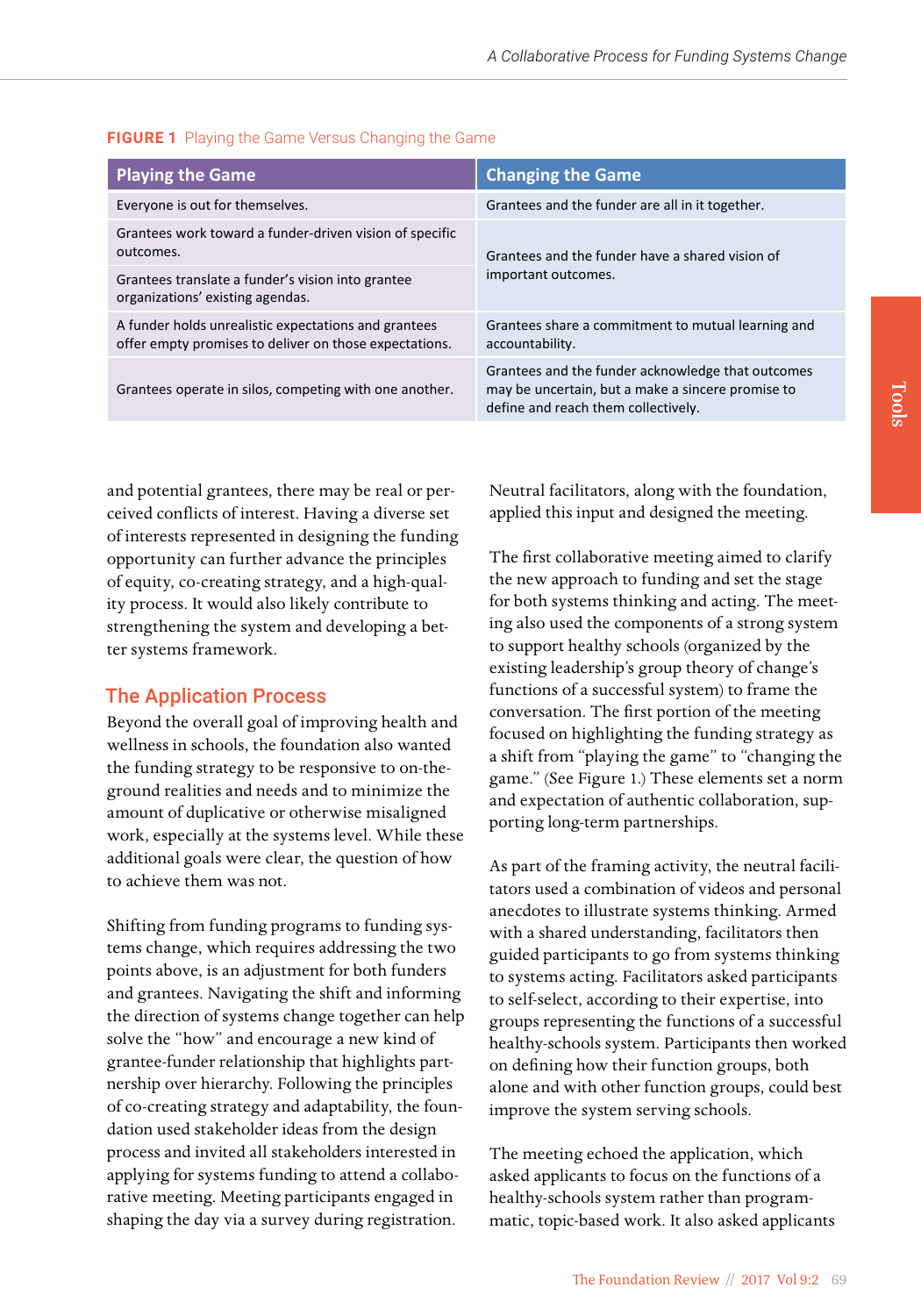*The application process drew on all of the guiding principles to develop tools and processes that supported collaboration and ultimately, systems change.*

to demonstrate how they would align tools, data, resources, and programs in and connected to schools, as well as how they would build inclusive engagement and partnerships. Applicants demonstrated their ability to embrace both these requests and the concepts presented during the first collaborative meeting. For example, several participants submitted joint applications, structuring their proposed work as a collaborative initiative. (See Appendix C.)<sup>3</sup>

# *Lessons Learned*

- Lead stakeholders to a shared understanding of systems thinking and how it translates to systems acting. Using analogies like natural ecosystems and the human body can create an approachable path into the complex world of systems change.
- Leverage a neutral facilitator to reinforce the idea of funder as partner; program officers can participate in the meeting as a partner without all the answers, engaging stakeholders in the process of coming to an answer together.
- Engage on-the-ground perspectives on how to best improve the system serving them. Consider ways to involve those who will be most impacted by the change in all phases of the process.
- Support increased communication regarding how systems applicants may respond to on-the-ground needs and what resources may be available to on-the-ground groups from their systems-level partners. In the

foundation's case, both the local- and the state-level RFPs came out at the same time, which created challenges. Systems-funding applicants were proposing their aims and project goals without much of an understanding, until later in the process, of what the local stakeholders had proposed to do.

• Develop clear function-group goals and priorities and criteria for membership within each group.

# The Due Diligence and Review Process

Throughout the funding process, the foundation relied on authenticity and openness to demonstrate its commitment and to support strong, trusting relationships with its partners. This approach helped enable the conditions necessary to engage in challenging conversations as part of the due diligence and review process, including conversations about the budget.

In total, applicants requested approximately \$18 million over two years. The available budget, however, was only \$12 million. The foundation demonstrated its commitment to honoring and building the collaborative work to date by engaging applicants in key decisions, such as:

- how and where to reduce the overall budget,
- how to prioritize and phase work,
- identifying opportunities for alignment and reducing duplication, and
- reducing individual budgets.

The application process drew on all of the guiding principles to develop tools and processes that supported collaboration and ultimately, systems change. Traditional grantmaking processes determine an application's merit and level of funding internally and behind closed doors. Funding systems change and championing collaborative initiatives provides an opportunity for more transparency and collective decision-making.

3 Appendix is in the online article at <http://scholarworks.gvsu.edu/tfr/vol9/iss2/9>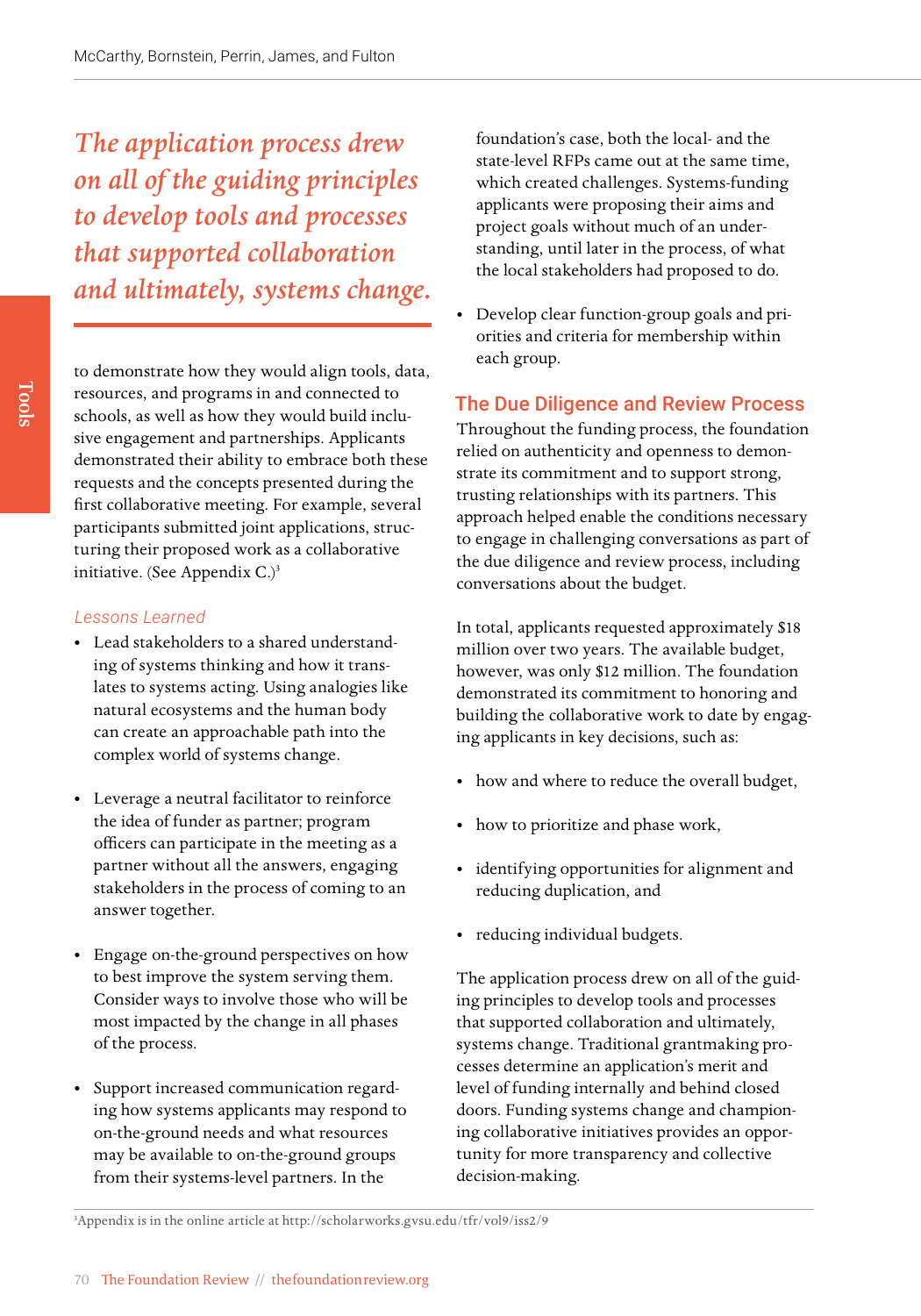The foundation leveraged two external partnerships during application review: an evaluation team and community consultants. An evaluation team analyzed all applications to surface duplicative work between system applicants and the degree to which systems-level applicants were proposing activities that met needs the needs of local schools/districts (as identified through a separate funding opportunity for local schools/ districts released at the same time). Additionally, a group of community consultants composed of practitioners with close ties to youth, teachers, and parents reviewed all system-level applications to offer feedback on how applicants could better plan to engage district and school stakeholders. The consultants also urged applicants to consider how the systems-level work could support school districts' ability to increase health equity in their schools.

The foundation chose to host a second collaborative meeting to build on the momentum created by the first one, normalize and address applicant anxieties surrounding the new funding model, focus on refining the applications submitted by the participants in the first collaborative meeting, and decrease proposed budgets to the strategy's allocated \$12 million. Understandably, a new funding process — especially one including transparency around proposed budgets — may surface anxiety in applicants. Before digging in to this important but difficult step, it was important to normalize and address anxieties. During the second collaborative meeting, the facilitators used two frameworks to tackle this task.

• First, the "Scarf" model (Rock, 2009) borrows from neuroscience to understand our brain's threat and reward responses and applies that field's learning to supporting people though large-scale change. Scarf stands for the five cues our brains scan the environment for to keep us safe: status, certainty, autonomy, relatedness, and fairness. Each of these cues can trigger a threat or reward response. For example, being seated at the head table floods our brains with rewarding endorphins, while arriving late to a meeting and being called out for disrupting it is perceived as deep threat to our

*Ultimately, some applicants shifted their proposals to reflect their organizations' strengths and relegated activities better suited to other organizations.* 

status in the group. This framework can be useful to both normalize anxiety as a neurobiological response and offer concrete ways to address it.

• Second, facilitators led a simulation of the prisoners' dilemma to illustrate the power of cooperation in a context where the default setting tends toward competition, leading toward a less than optimal outcome for all participants (Axelrod, 1984). An activity that framed the parallels of the prisoners' dilemma to the perceived scarcity of funding, access, and acknowledgment helped applicants recognize that when they work together and think of systemic solutions, they maximize their collective efforts and satisfy self-interest at the same time.

Once facilitators had set the stage, participants split into their function groups to discuss their proposal narratives, which were shared prior to the meeting. Participants worked to eliminate duplicative work from their proposals and engaged in honest, if challenging, conversations about organizational strengths and capacity. Highlighted by the application analysis conducted, duplicative activities included reviews of best practices, multiple local-needs assessments, and plans to establish service-delivery processes. Ultimately, some applicants shifted their proposals to reflect their organizations' strengths and relegated activities better suited to other organizations. Though not all duplicative activities were initially found or addressed, application analysis allowed for greater alignment opportunities. For example, two organizations proposed leading a group of professional-development providers to align their work. After negotiations,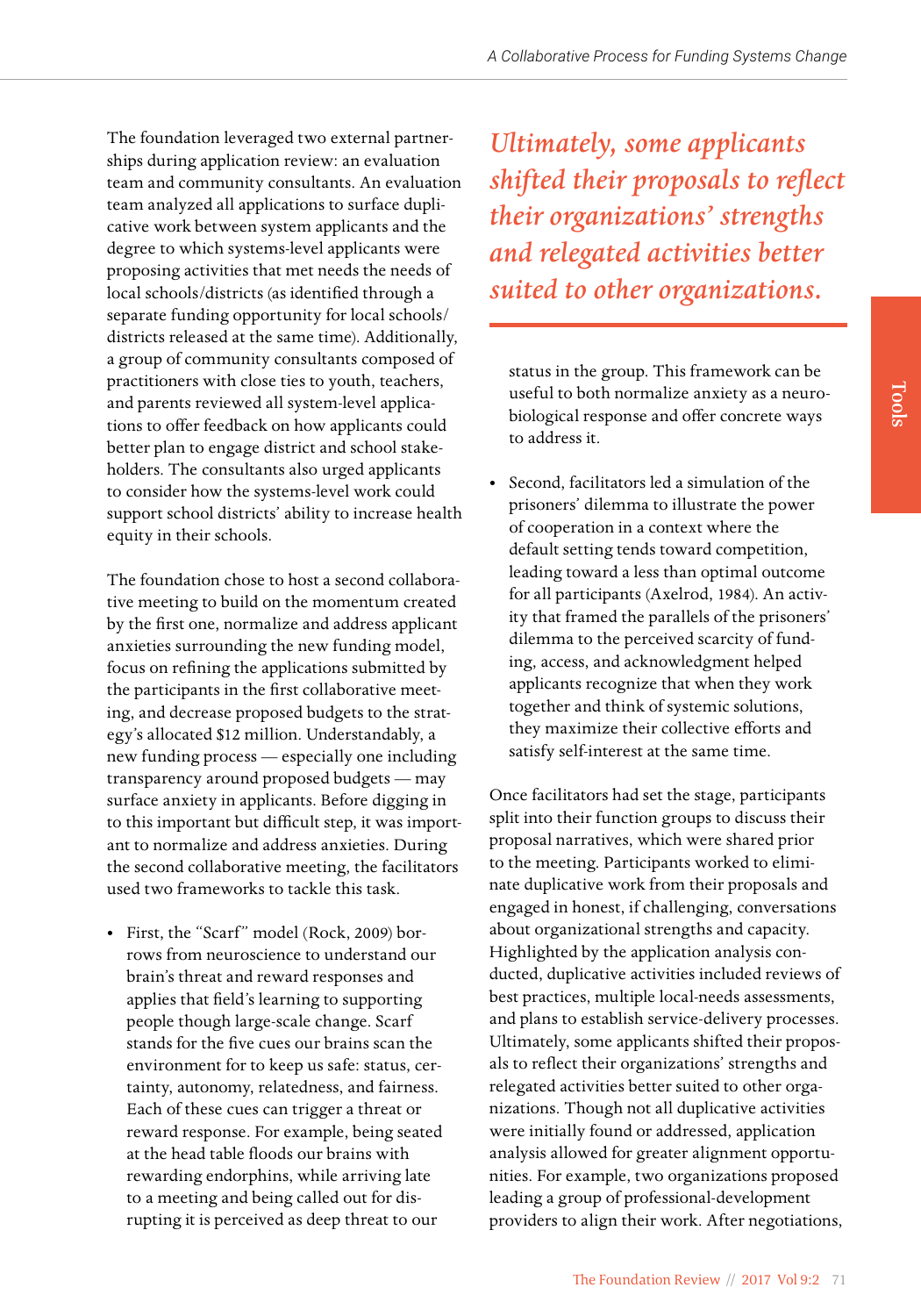*To strengthen the system and increase the likelihood of longterm partnerships and systemslevel impact, foundations can set expectations and establish ongoing support of collaborative initiatives beyond grant announcements.*

aided by a neutral facilitator, one organization relinquished to the other and both groups focused on how they would work to address balancing organizational interests.

Though by no means simple or straightforward, these are the types of challenging, give-andtake exercises with which organization were tasked. Throughout this process, the foundation reminded applicants that such compromises are typically forced by funders instead of discussed among partners. The foundation also reminded applicants that it recognized and appreciated efforts to collaborate for the good of local districts, even in challenging situations. In the end, participants decreased the total proposed budget by about \$2.5 million. To address the remaining overage of \$3.5 million, the program officer identified criteria for the foundation to apply consistently across applicants, which served to support a long-term system-building strategy while reducing the budget. In the end, all applicants were funded, if at lower amounts than what they had originally proposed.

To facilitate the process of updating proposals, the foundation employed the guiding principle of adaptability and asked applicants to submit a simple form documenting changes in proposal narrative, anticipated grant milestones, and proposed budget. (See Appendix D.)4

The application review and collaborative meeting yielded three improvements to applications. First, community consultants provided key feedback to improve each applicant's submission specifically related to levels of engagement of local students, school personnel, and community members. Second, both the analysis and collaborative-meeting conversations allowed applicants to surface commonalities in proposals, resulting in reduced duplication among proposals. Finally, collective budget reduction reinforced the concept of "changing the game" from the first meeting by infusing transparency in the allocation process.

# *Lessons Learned*

- Consider combining traditional grantmaking processes with innovative ones; transitioning to emergent philanthropy does not necessarily require an "all or none" approach.
- Reengage a neutral facilitator to bring applicants back together before grant awards.
- Engage an external party to review applications as a way to counter the lack of transparency in traditional grantmaking processes, where funders determine applications' merit, and therefore levels of funding, internally and behind closed doors.
- Expect the process to surface tensions among similarly focused organizations. Emergent philanthropy and funding systems change, while mitigating the problem of multiple organizations receiving funding for duplicative efforts, may also raise delicate questions: What is the right combination of services to reach our goal? Which programs get results? Who is best positioned to provide leadership for the group?
- Consider additional training, time, and support for program officers as they support applicants though a new process. The program officers are not only doing something new themselves, but are also helping others do something new and challenging.

<sup>4</sup> Appendix is in the online article at <http://scholarworks.gvsu.edu/tfr/vol9/iss2/9>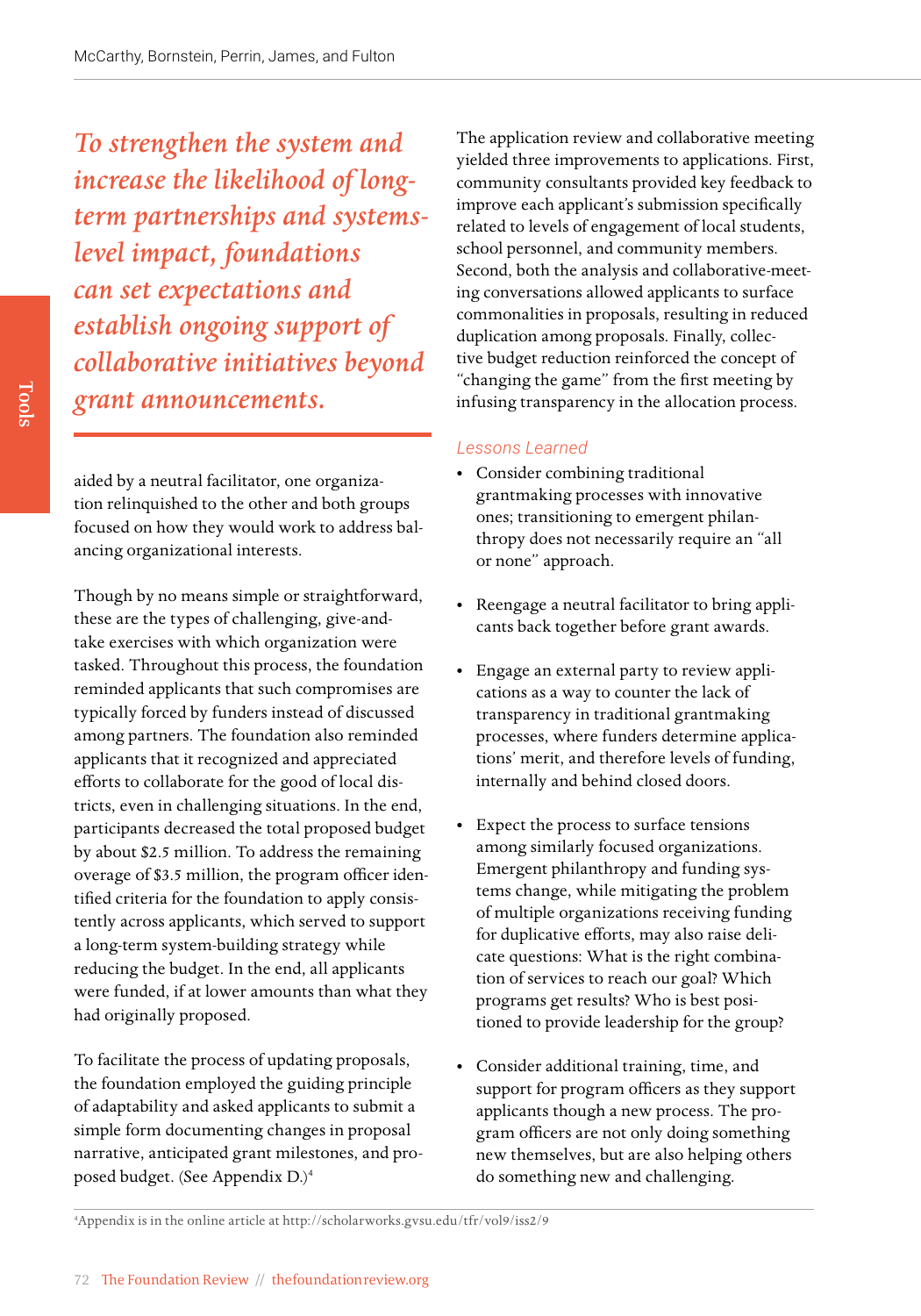# Grantee Alignment Post-Award

Encouraging and supporting collaboration during the funding process is only a first step. To strengthen the system and increase the likelihood of long-term partnerships and systems-level impact, foundations can set expectations and establish ongoing support of collaborative initiatives beyond grant announcements.

In keeping with all of the principles of effective collaboration, the foundation hosted a final, third collaborative meeting. This meeting convened grantees to ensure a clear understanding of the funded work, nurture ongoing collaborative action, and explore system grantees' role within the larger healthy-schools realm. This stage also presented an opportunity for the foundation to support systems change by engaging systems players beyond grantees. The foundation invited state agencies and other funders, many of whom were part of the existing leadership body, to the meeting.

The neutral facilitators played a key role in the third collaborative meeting's framing and activities, but they created ample space for grantees and longstanding or emerging leaders in the field to lead the function group conversations. Prior to the meeting, they identified possible leaders for each function group who could facilitate the collaborative conversation. In these small groups, grantees shared their funded approach, made connections with other function areas around opportunities for collaboration, and began to establish a structure for the work ahead. The neutral facilitators encouraged them to identify next steps toward nurturing their work, and the foundation program officer reinforced that message.

Grantees demonstrated a significant shift away from individual positioning to maintain their own funding levels and towards systems acting. By the end of the third meeting, grantees began to establish how they would coordinate their future efforts and ensure communication, demonstrating a sense of ownership and an ability to see the whole and not just their individual

*Grantees demonstrated a significant shift away from individual positioning to maintain their own funding levels and towards systems acting.* 

part. They agreed to try out a structure to facilitate continued collaboration, not just among function groups but also across them: holding regular meetings among representatives from each group, members of the existing leadership body, neutral facilitators, and an evaluation team. They also agreed to bring nongrantees, such as the state agencies noted above, into this structure. Foundations may find value in suggesting this process and structure to support ongoing collaboration, thereby strengthening the likelihood of transformative systems change.

In addition, grantees voted to align with and become work groups of the existing leadership group in the healthy-schools space. The foundation facilitated, but did not mandate, this vote, again demonstrating the shift in grantees participating in systems change. This final outcome highlights the benefit of foundations leveraging and elevating existing leadership. (See Appendix E.) $5$ 

# *Lessons Learned*

- Look for specific opportunities to support grantees to take ownership of the work, including processes by which the work moves forward.
- Think about simple ways to capture and communicate the work grants will fund. Under traditional circumstances, there is no real need for grantees to understand one another's work; in collaborative systems change, however, it is critical.

5 Appendix is in the online article at <http://scholarworks.gvsu.edu/tfr/vol9/iss2/9>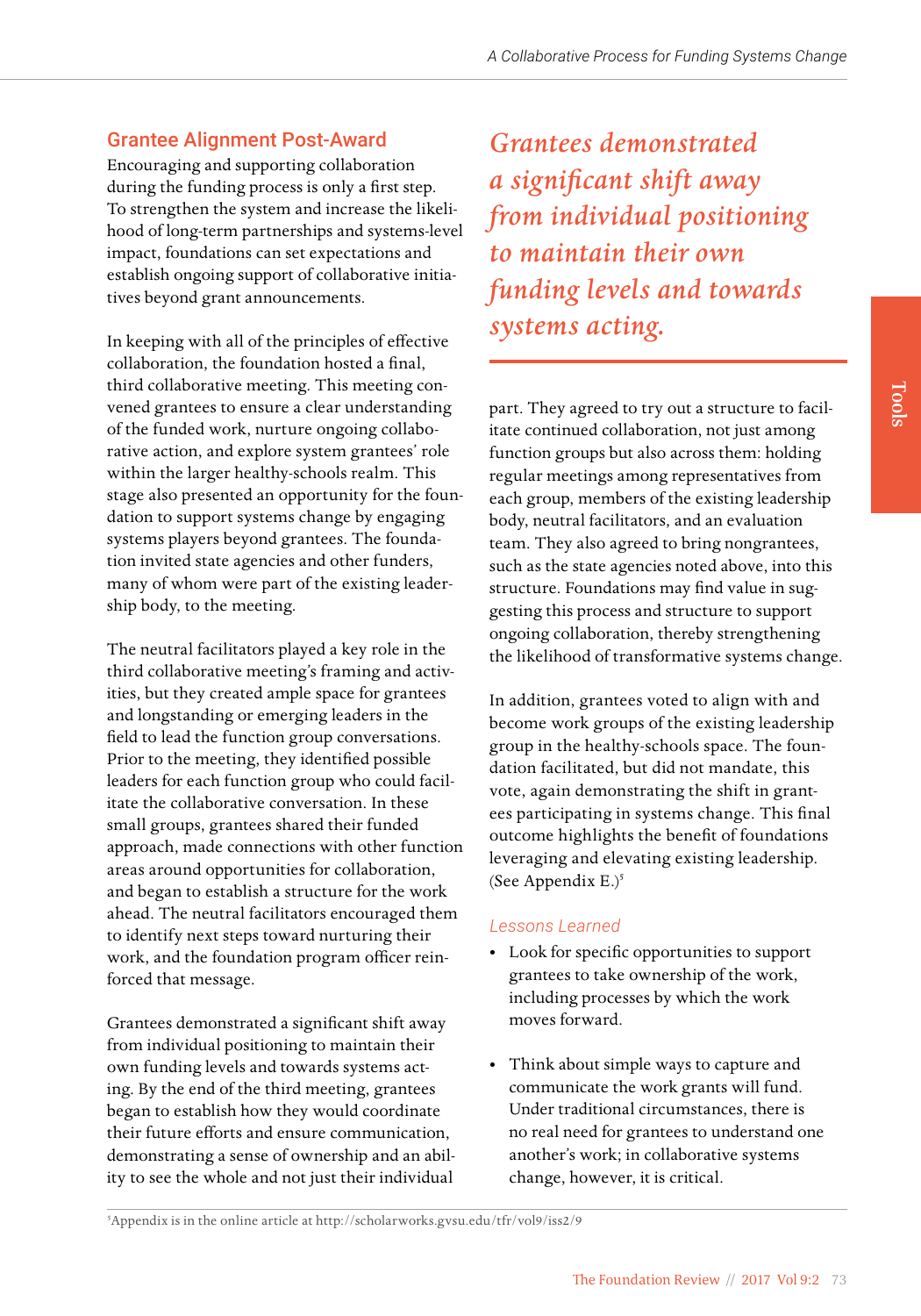#### **FIGURE 2** Guiding Principles of Emergent Philanthropy

| <b>Guiding Principles of Emergent Philanthropy</b>                      |                            |                                                                                                                                                                                                                                                              |  |  |
|-------------------------------------------------------------------------|----------------------------|--------------------------------------------------------------------------------------------------------------------------------------------------------------------------------------------------------------------------------------------------------------|--|--|
| Adapted<br>Original<br><b>Principles of</b><br>Emergent<br>Philanthropy | System<br>fitness          | Improving system fitness by strengthening the relationships between the system-<br>level actors, including the ability to collectively respond to shocks in the system or<br>large shifts in the field.                                                      |  |  |
|                                                                         | Co-creating<br>strategy    | Co-creating a strategic framework and approach through collaboration with the<br>grantees, the foundation, and other potentially critical actors, such as those who<br>could be most impacted by the work.                                                   |  |  |
|                                                                         | <b>Systems</b><br>thinking | Using a systems-level strategic framework to identify key leverage points or<br>attractors that can systemically improve outcomes and ensure accountability to<br>both the long-term outcomes and to those who are potentially most impacted by<br>the work. |  |  |
|                                                                         | <b>Adaptability</b>        | Ensuring that the process incorporates flexibility throughout – including within grant<br>agreements and the strategic framework – supported by learning and self-reflection,<br>critical thinking, and experimentation.                                     |  |  |
| <b>Additional</b><br><b>Principles of</b><br>Emergent<br>Philanthropy   | <b>Equity</b>              | Prioritizing equitable grant processes that enable populations, organizations, and<br>topic areas that have the greatest need of solutions or that will see the greatest<br>impact to inform the process and successfully apply for grants.                  |  |  |
|                                                                         | High-quality<br>processes  | Committing to processes proven to lead to improved community outcomes, such as<br>through inclusion, treating stakeholders as equals, focusing on the root problem,<br>and being authentic (Hicks, Larson, Nelson, Olds, & Johnson, 2008).                   |  |  |

• Consider a nomination or group decision process to select the grantees that take on a leadership role with their peers and facilitate portions of a collaborative meeting. If this is not possible, clearly communicated criteria or reasoning for why certain grantees were asked to lead dialogues can suffice. The foundation faced challenges with surprised grantees by not using a group decision process, and following these steps will provide additional transparency and broader engagement while promoting grantee ownership and supporting collaboration.

# Conclusion: Moving Emergent Philanthropy Forward

For foundations operating in the context of complex change, addressing root causes of issues, seeking to cause systemic change, or operating in uncertain environments, there is a need to move beyond business-as-usual methods of grantmaking. Emergent philanthropy is one method by which funders can support systemic change, particularly in a collaborative environment. Lessons from the Colorado Health

Foundation's implementation of an emergent philanthropy philosophy to the Creating Healthy Schools funding strategy provides a framework for foundations looking to co-create a way to strengthen relationships between system-level actors by using a systems-thinking framework.

When operationalizing the principle of co-creating strategy, the foundation found the need to practice adaptability, infusing stakeholders' input into the funding strategy. Stakeholder engagement and the foundation's flexibility helped create a new kind of relationship between funder and grantee, supported by employing high-quality processes. Though the three original principles of emergent philanthropy as articulated by Kania et al., (2014) are a useful tool for systems change, they do not explicitly support change towards greater equity. The foundation's work suggests three additional necessary principles of emergent philanthropy: adaptability, high-quality processes, and equity. (See Figure 2.)

While this process was not without tensions, it provided grantees with deeper ownership, as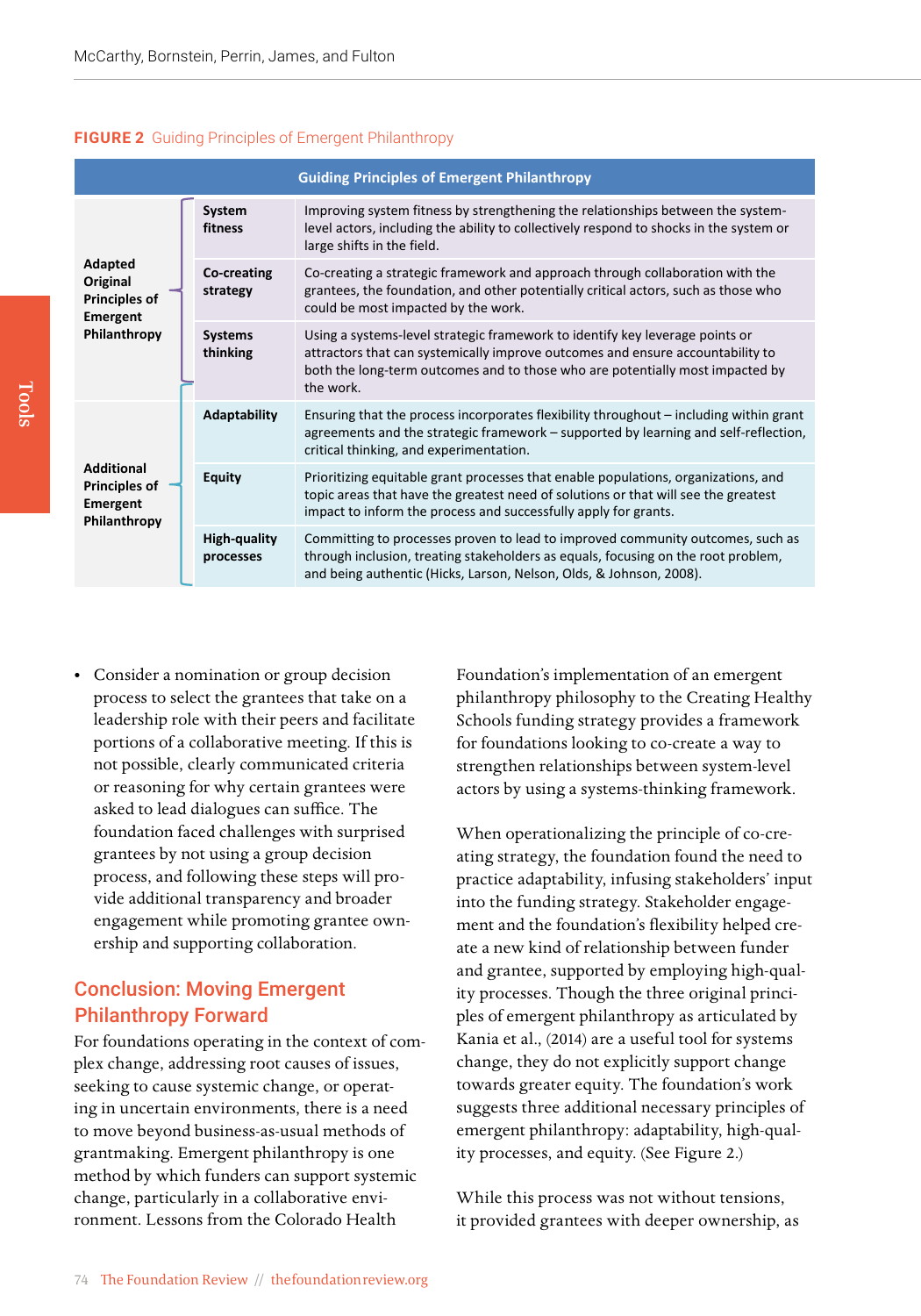well as a stronger commitment to collaboration across the system and the ability to adapt together to changing conditions. In arrangements where only the funder bears the burden of thinking about the system as a whole, partners are not typically aware of what others are doing or how key interventions must interface to be effective. By inviting stakeholders to co-construct a systems approach to solving a problem together, the foundation created a process by which partners became more aware of the skills and tools needed to function as a strong, healthy system.

In addition to the challenges and tensions above, two other challenges arose during the process:

- One foundation is not likely to be able to fund systems change in isolation.
- The set of stakeholders moving the work forward should be broader than just the grantees.

Complex and shifting issues are often too big for one funder or organization — no matter how targeted or well-resourced — to solve alone. At the same time, many funders and nonprofit fundraising efforts are aimed at the same or overlapping issues. When one funder shifts its funding approach to be more emergent, it can put a burden on grantees who are still responding to the more traditional expectations of most of their funders. A better approach may be to engage in what we are terming "collective emergent philanthropy" — a process where funding from multiple sources (e.g., multiple foundations or a combination of types of funding, such as from foundations and governments) combines to help solve a complex problem through an emergent approach guided by a systems-level collaborative.

This concept of grantees co-creating with multiple funders allows for broader funding opportunities and the potential, therefore, for broader and more systemic impact. Specifically, this requires foundations to design grant opportunities not only with their grantees' input, but in alignment with how other funders are

developing their opportunities, ideally tied to existing collaboratives focused on the issue at hand. Collaborative membership should include potential grantees as well as others who have a stake in the success of the work, but who do not have a vested interest in receiving grant funds. Ideally, such collaboratives would include those who could be most impacted by the work.

We hypothesize collective emergent philanthropy will:

- 1. Better focus a complex field through the pooling and leveraging of resources to most effectively meet society's most complex problems with systemic solutions.
- 2. Disperse power and mitigate vested interests so that the efforts are primarily accountable to those who are impacted most by the work and meaningful outcomes.
- 3. Further strengthen and build partnerships to be able to adapt to new challenges and continuously improve efforts.

When faced with complex issues, collective emergent philanthropy has the potential to increase the power of grantmaking. The tools and guiding principles described in this article will help foundations build their own approach as they work to increase systems-level collaboration to support systemic interventions through strengthened and adaptive relationships and processes.

Tools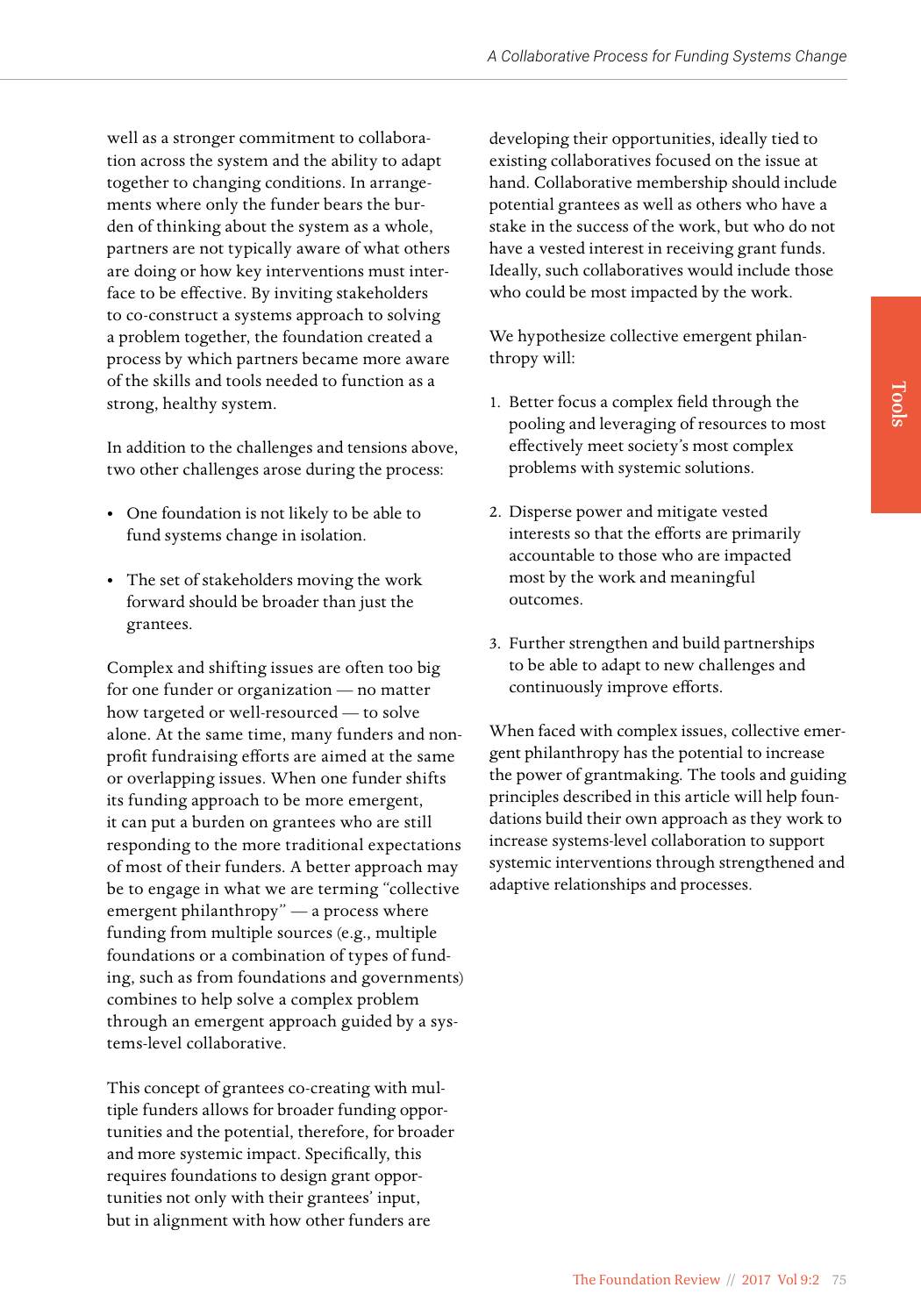# References

- Axelrod, R. (1984). *The evolution of cooperation.* New York: Basic Books.
- Colorado Health Foundation. (2016).*Funding opportunity: Creating healthy schools.* Retrieved from [http://](http://www.coloradohealth.org/HealthySchools/) [www.coloradohealth.org/HealthySchools/](http://www.coloradohealth.org/HealthySchools/)
- Easterling, D. (2016, Fall). How grantmaking can create adaptive organizations. S*tanford Social Innovation Review.* Retrieved from [https://ssir.org/articles/](https://ssir.org/articles/entry/how_grantmaking_can_create_adaptive_organizations) [entry/how\\_grantmaking\\_can\\_create\\_adaptive\\_](https://ssir.org/articles/entry/how_grantmaking_can_create_adaptive_organizations) [organizations](https://ssir.org/articles/entry/how_grantmaking_can_create_adaptive_organizations)
- Glouberman, S., &. Zimmerman, B. (2002). *Complicated and complex systems: The reform of Medicare in Canada* (Discussion Paper No. 8, Commission on the Future of Health Care in Canada). Retrieved from [http://c.ymcdn.com/sites/www.plexusinstitute.org/](http://c.ymcdn.com/sites/www.plexusinstitute.org/resource/collection/6528ED29-9907-4BC7-8D00-8DC907679FED/ComplicatedAndComplexSystems-ZimmermanReport_Medicare_reform.pdf) [resource/collection/6528ED29-9907-4BC7-8D00-](http://c.ymcdn.com/sites/www.plexusinstitute.org/resource/collection/6528ED29-9907-4BC7-8D00-8DC907679FED/ComplicatedAndComplexSystems-ZimmermanReport_Medicare_reform.pdf) [8DC907679FED/ComplicatedAndComplexSystems-](http://c.ymcdn.com/sites/www.plexusinstitute.org/resource/collection/6528ED29-9907-4BC7-8D00-8DC907679FED/ComplicatedAndComplexSystems-ZimmermanReport_Medicare_reform.pdf)[ZimmermanReport\\_Medicare\\_reform.pdf](http://c.ymcdn.com/sites/www.plexusinstitute.org/resource/collection/6528ED29-9907-4BC7-8D00-8DC907679FED/ComplicatedAndComplexSystems-ZimmermanReport_Medicare_reform.pdf)
- HICKS, D., LARSON, C., NELSON, C., OLDS, D., & JOHNson, E. (2008). The influence of collaboration on program outcomes: The Colorado nurse-family partnership. *Evaluation Review, 32*(5), 453–477. doi: 10.1177/0193841X08315131
- Kania, J., Kramer, M., & Russell, P. (2014, Summer). Strategic philanthropy for a complex world. *Stanford Social Innovation Review.* Retrieved from [https://ssir.](https://ssir.org/up_for_debate/article/strategic_philanthropy) [org/up\\_for\\_debate/article/strategic\\_philanthrop](https://ssir.org/up_for_debate/article/strategic_philanthropy)y
- Mowles, C., & Stacey. R. (2016). *Strategic management*  and organisational dynamics (7<sup>th</sup> ed.). London: Pearson Education.
- Rock, D. (2009, Autumn). Managing with the brain in mind. *Strategy+business.* Retrieved from [http://www.](http://www.strategy-business.com/article/09306?gko=5df7f) [strategy-business.com/article/09306?gko=5df7f](http://www.strategy-business.com/article/09306?gko=5df7f)
- Spark Policy Institute. (2016). *The adaptive planning toolkit: When to use adaptive planning.* Retrieved from <http://sparkpolicy.com/tools/overview/>

*Alison McCarthy, M.S.W., is a project manager at Spark Policy Institute. Correspondence concerning this article should be addressed to Alison McCarthy, Spark Policy Institute, 2717 Welton Street, Denver, CO 80205 (email: [alison@sparkpolicy.com](mailto:alison@sparkpolicy.com)).* 

*Tiffany Perrin, M.S.W., is a program officer for the Healthy Living team at the Colorado Health Foundation and is responsible for the foundation's Creating Healthy Schools funding strategy.* 

*Jacob Bornstein, M.S., is director of strategic operations at Spark Policy Institute.*

*Jennifer James, M.A., is a senior vice president at Harder+Company Community Research.* 

*Bill Fulton, Ph.D., is executive director of Civic Canopy.*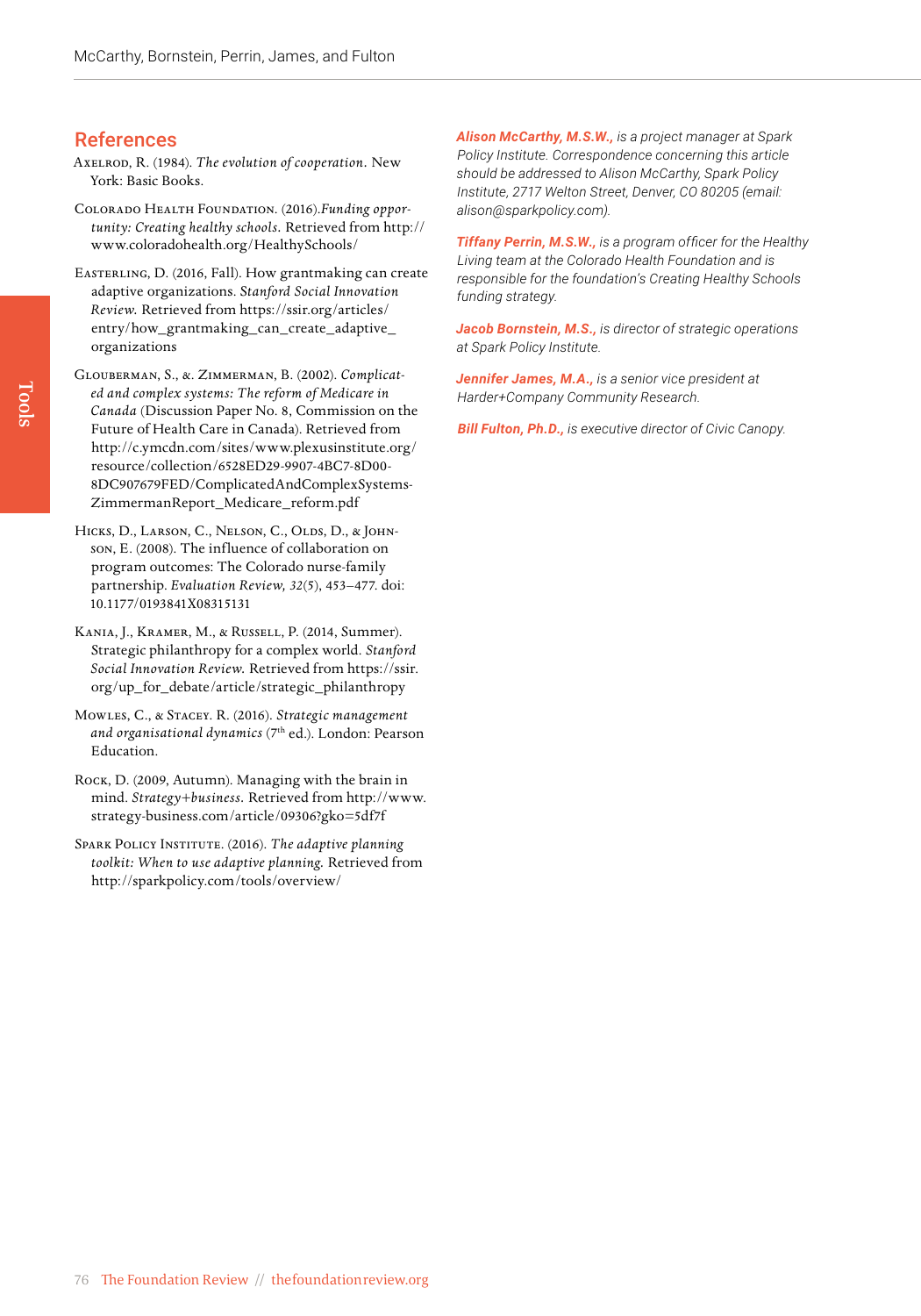# **APPENDIX A** Overview of Healthy Schools Evaluation – Concept, Questions Addressed

This document provides a high-level overview of the Healthy Schools Collective Impact Evaluation. It is oriented by three interconnected levels that will holistically address progress toward establishing an environment and culture that integrates health and wellness equitably for students and staff. The evaluation will:

- Address equity.
- Support accountability to local/ on-the-ground perspectives.
- Consider student health services, comprehensive physical activity, nutrition, behavioral health, and school cultures and climates.
- Consider the whole child.
- Prevent and prepare for shocks to the system.
- Support bold, innovative long-term strategies with actionable short-term strategies.
- Support use of data and best practices.

Below is a list of questions addressed within each level. These questions will be refined over time as new strategies and activities are pursued.

# *Collaboration/Partnership*

- To what extent do stakeholders align and engage in the work? Where are the gaps?
- To what extent are key partnerships growing or new partnerships forming?
- How are partner behaviors and practices changing that support [the system effort's sustainability]?
- To what extent have statewide partners improved coordination and reduced duplication of services and supports?

# *Systems/Statewide*

- What economic, political, or other contextual factors (e.g., economic conditions, community history and culture, political environment) support or deter transformation?
- How has [the system effort] prepared for "shocks to the system"?
- What are the early signals or shifts in healthy-school transformation?
- How has the system changed, including policies, funding, information flow, structure, etc.?

## *Local Schools/Districts1*

- To what extent do schools/districts integrate healthy-school activities (student health services, comprehensive physical activity, nutrition, behavioral health, school cultures and climates)?
- What progress have schools/districts made toward meeting their school and student health-outcomes goals?
- How do the school and student outcomes of those with a healthy-school focus compare to those without?
- To what extent have grantees improved coordination and developed a stronger system of supports for healthy schools?

1 Currently includes the schools funded by the Colorado Health Foundation.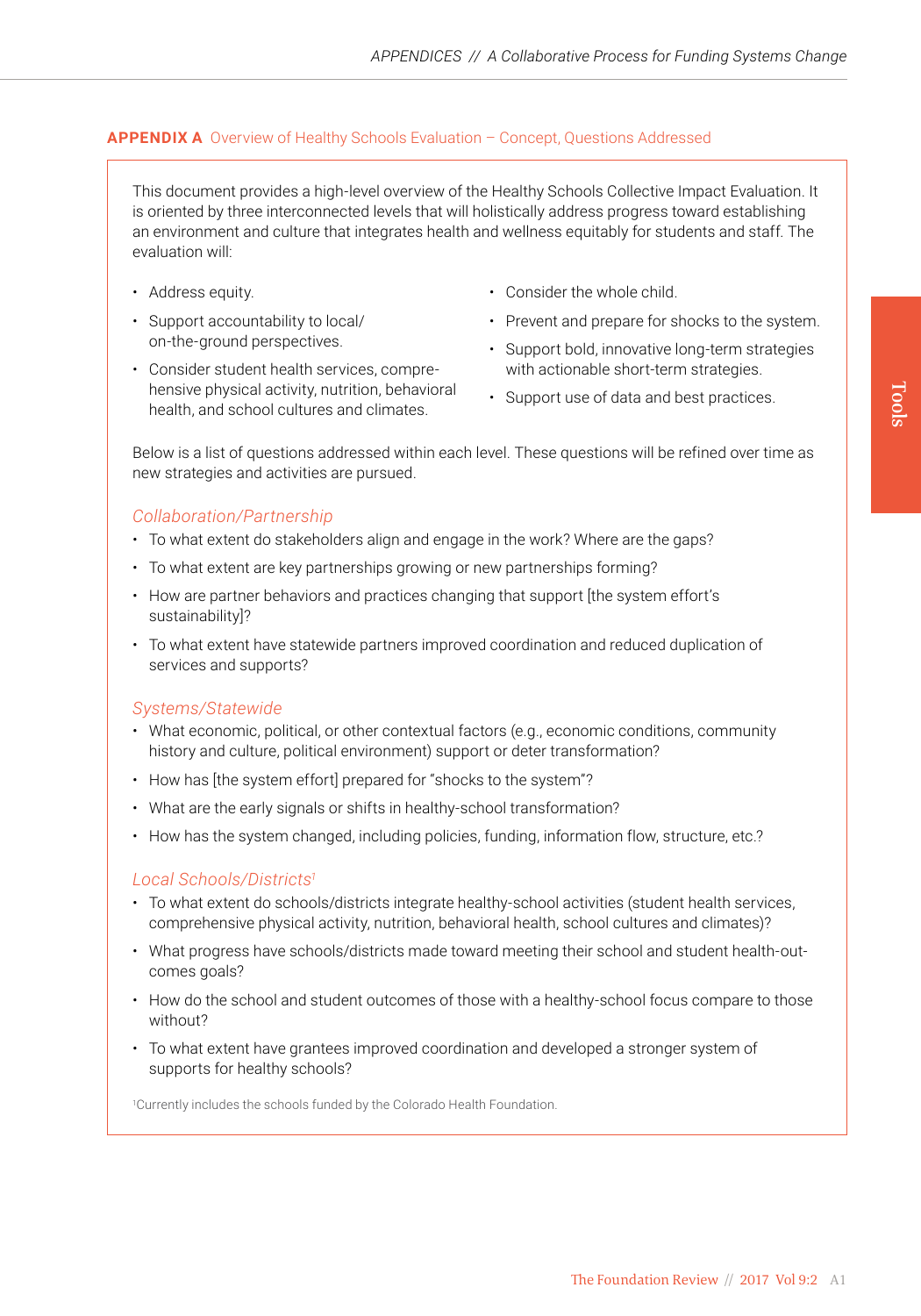# **APPENDIX B<sup>2</sup>** Implementing Equity – Grantmaking Tips to Avoid "Fakequity"

# *Whom to Fund*

- Support community-led organizations, even if the organizations leading these efforts don't have a track record, since it is inequitable to expect them to build a track record if no one will invest in them.
- Invest significantly in marginalized communities to lead the efforts to address problems.
- Avoid the "capacity paradox" funding capacity-building or planning grants only for organizations that have the capacity to apply, or for organizations that meet a minimum capacity or budget level.

# *RFP Process Design*

- Avoid invitation-only applications. Spread the net widely and repeatedly.
- Don't adhere to a strict percentage of an organization's budget you will fund, or commit to funding only organizations whose budgets fall strictly within a certain range.
- Change the definitions of capacity, leadership, and other concepts and criteria in your RFP to be more inclusive. It isn't equitable to force everyone to conform to status quo/mainstream definitions.
- Avoid very long grant applications and/or applications that take many hours to complete. If it takes 10 to 15 hours to apply, that's a sign that you may be perpetuating inequity.
- Avoid applications with more than five attachments. Consider requiring most attachments after you've decided to fund an organization, and then ask only for attachments you really need enough to warrant the effort it will take for a small organization to provide them.
- Avoid requiring organizations to translate their budgets into your format. Smaller organizations often lack a chief financial officer or other dedicated financial staff and therefore will be disproportionately affected by such requirements.
- Create a simple renewal process.

## *Explicit RFP Requirements and Questions*

- Ask how applicants will include their target audiences in planning and executing the proposed work.
- Ask applicants to document the diversity of the populations they serve and of their own staffs and boards.
- Require grantees to sign a pledge of nondiscrimination and/or share their inclusivity statements.

# *Application Process Once RFP Is Released*

- Offer more application support and resources for marginalized communities to compete for funding, since it is not equitable to expect them to compete on the same level with more powerful communities.
- Differentiate the application processes for organizations at different budget levels, so big organizations compete with one another and small organizations compete with one another.
- Designate one person or a small team for applicants especially smaller ones to reach out to for questions during the application process.

2This information was compiled from various open-access sources by the Spark Policy Institute evaluation team as an informal reference for the foundation and existing leadership body. Though not all items listed are evidence-based, they were largely corroborated by applicants as helping to make the funding strategy more accessible and equitable.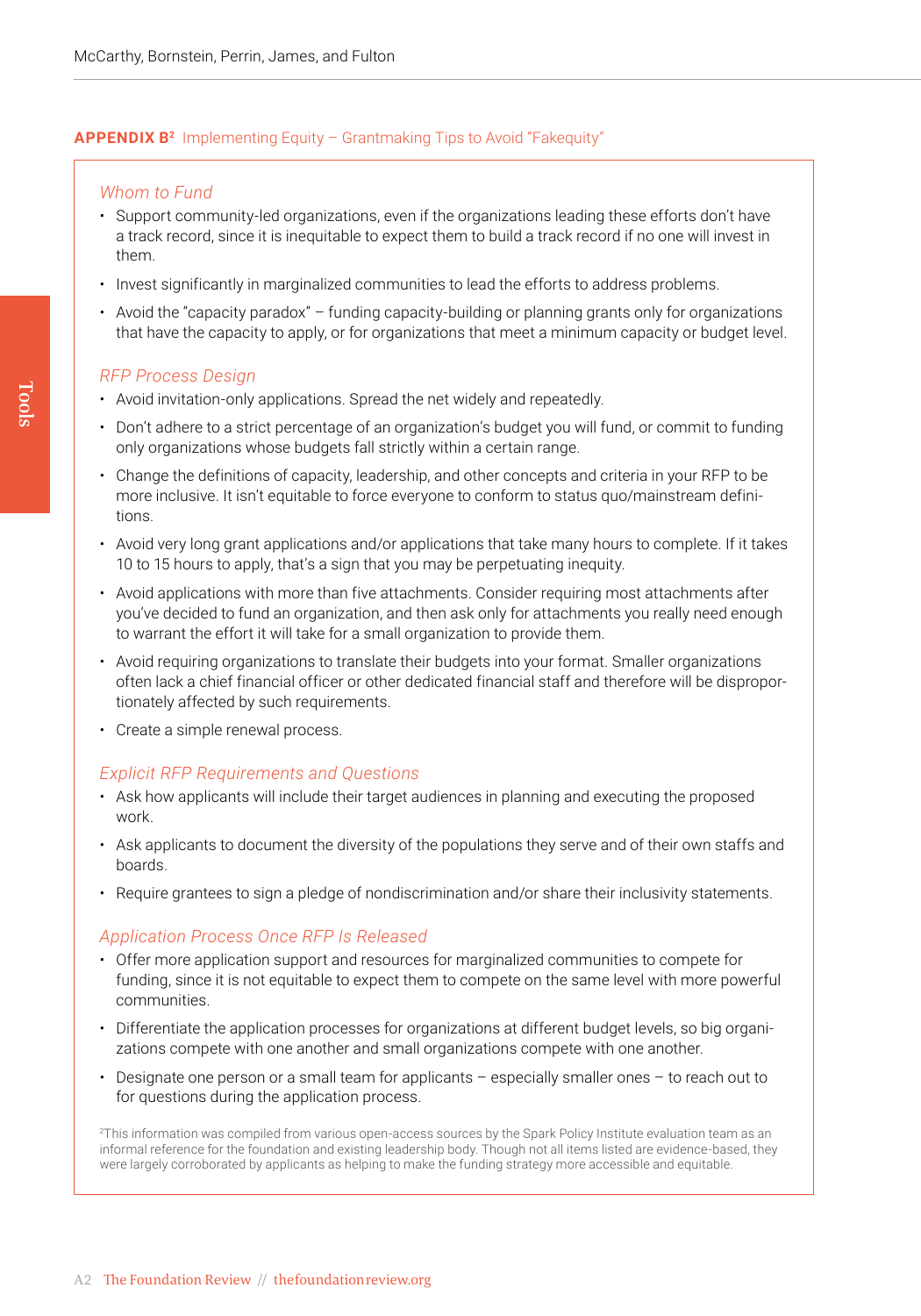# **APPENDIX B** (continued)

# *Application Review*

Avoid a purely numerical rating scale. There are critical elements of an organization's work that cannot be quantified: its value to its clients, historical traumas the communities it serves have faced, cultural elements of leadership, etc. Use the score card as a tool for discussion, not as the primary tool for funding decisions. Equity requires us to take the harder path and deal with the messy stuff.

# **References**

- Le, V. (2014, September). Is equity the new coconut water? *Nonprofit With Balls.* Retrieved from [http://nonprofit](http://nonprofitwithballs.com/2014/09/is-equity-the-new-coconut-water/)[withballs.com/2014/09/is-equity-the-new-coconut-water/](http://nonprofitwithballs.com/2014/09/is-equity-the-new-coconut-water/)
- Le, V. (2015, August). Funders, your grant application process may be perpetuating inequity. *Nonprofit With Balls.*  Retrieved from [http://nonprofitwithballs.com/2015/08/funders-your-grant-application-process-may-be-per](http://nonprofitwithballs.com/2015/08/funders-your-grant-application-process-may-be-perpetuating-inequity/)[petuating-inequity/](http://nonprofitwithballs.com/2015/08/funders-your-grant-application-process-may-be-perpetuating-inequity/)
- Minnesota Council on Foundations. (n.d.). *Working towards diversity & inclusion: MCF diversity framework.*  Retrieved from [http://mcf.org/sites/default/files/files/pages/diversity\\_all\\_action\\_kit\\_pages.pdf](http://mcf.org/sites/default/files/files/pages/diversity_all_action_kit_pages.pdf)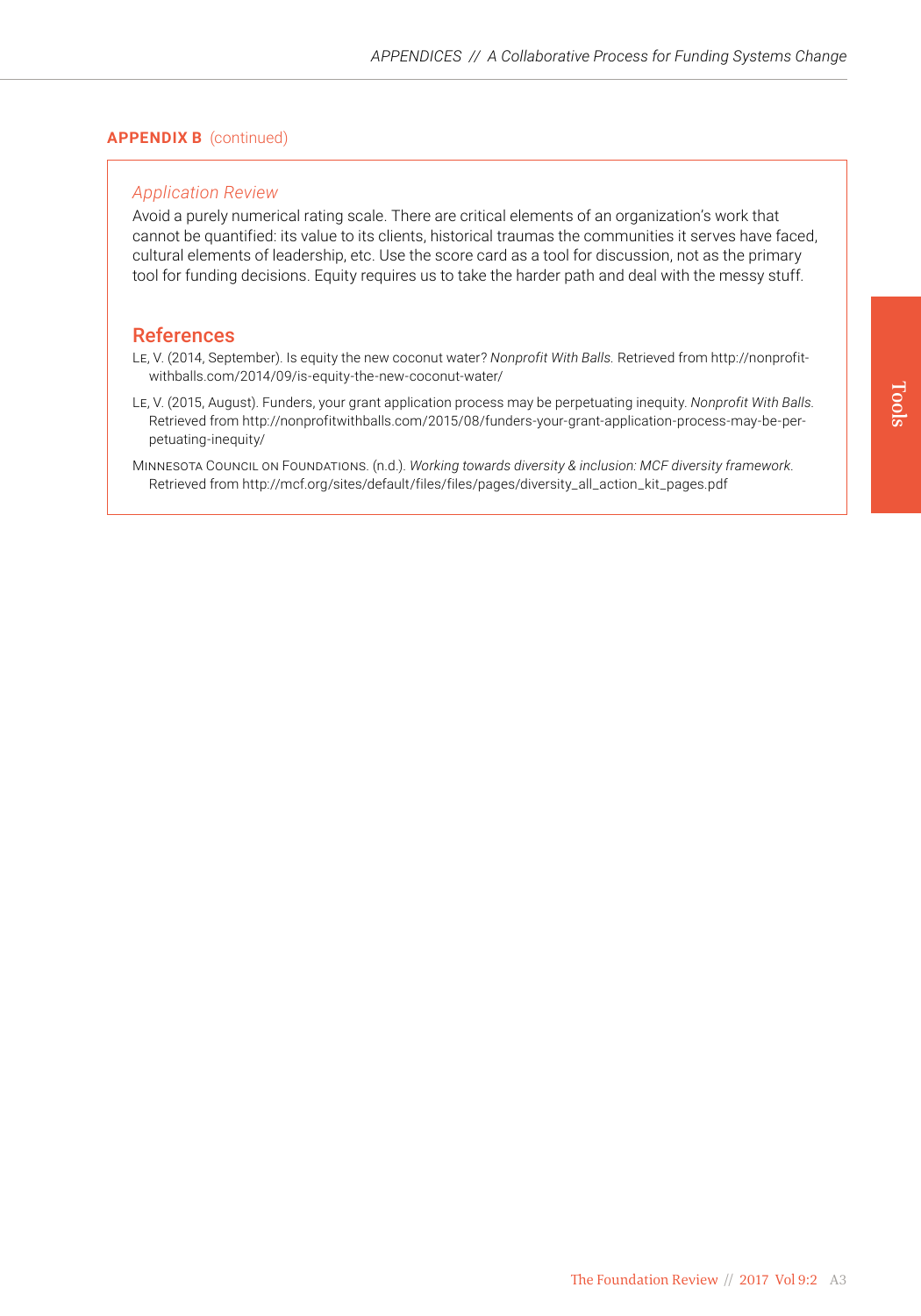#### **APPENDIX C** Collaborative Meeting No. 1 – Materials

# Agenda: Creating Healthy Schools Statewide Funding Collaborative Meeting No. 1

#### *Meeting Outcomes*

#### Prospective applicants:

- Build a shared understanding of systems building work around the state.
- Build a foundation for future collaboration (continued engagement that is yet to be defined).
- Reduce redundancy among services to ensure the greatest impact of funds.
- Build a strong application.

## *Meeting Agenda Items*

- Introductions & Welcome
- Overview of the Grant Process
- Systems Thinking: The Big Idea
- Systems Acting in a Healthy-Schools Context
- Building a Better System: Small-Group Work by Function Area
- Refining Our Work: Gallery Walk/Small-Group Protocols
- Next Steps for Follow-Up
- Meeting Reflection

## *Meeting Material: A Systems Approach to Building Healthy Schools3*

We're already working well together — why do we need this "systems" approach? Though bringing together stakeholders is an important step and can lead to new programming in schools and even some policy changes, it will not lead to statewide, comprehensive school health. Collaboration alone is simply not sufficient. Too often, people convene, talk, share best practices, and even plan new strategies together without looking at how the current practices, policies, funding, and other infrastructure are preventing them from building sustainably healthy schools. This happens in part because reflecting on these types of changes is often putting up a mirror to how participants are currently operating in their own organizations, and changing core practices of an organization is much more difficult than adding a new program.

We're not talking about systems change at just the local level. Collaboration that leads to new programs, but not systemic change, can also be a challenge among organizations working statewide to support schools. When grantmakers are releasing new funding opportunities, technical-assistance providers are hosting new summits and trainings, or state agencies are issuing new policies, they are all operating as separate parts of a larger system. A systems approach looks at how all of these types of partners are independently supporting healthy schools using their existing capacity, influence, and decision-making authority.

# What does it mean to take a "systems" approach?

A systems approach comes from the idea of "systems thinking." When you use a systems-thinking lens to look at a problem, improving the performance of the whole system is recognized as dependent on the relationships among the different parts. Instead of creating a new program or passing a new policy, a systems lens looks at how the range of current policies, funding, and organizations are interdependent and seeks to find leverage points where change can shift multiple parts of the system in a sustained, coordinated way over time.

<sup>3</sup>This handout explains the thinking behind this systemic approach to healthy schools, including how it relates to the overall vision being advanced by [the existing leadership body and neutral facilitators] and supported by the healthyschools funding opportunity released in 2015 by the Colorado Health Foundation.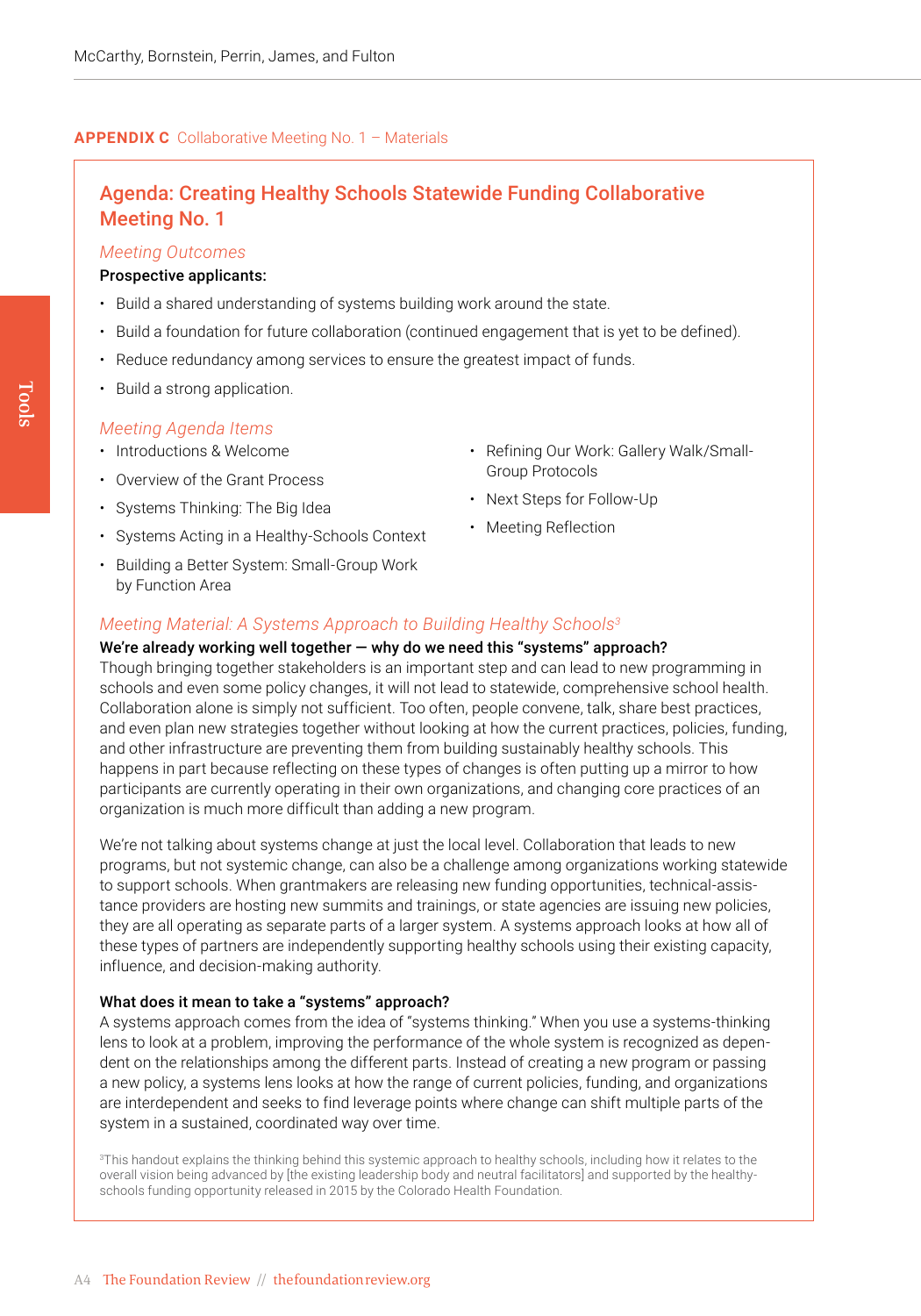# **APPENDIX C** (continued)

[The existing leadership body and neutral facilitators] believe some of these key leverage points include:

- building will to expand and sustain healthy schools, including among administrators, local teams, state and local policymakers, and funders;
- changing key systems components, including aligning the array of tools, data, resources and programs; ensuring adequate staffing; integrating health into school accountability systems; and changing state and local policies; and
- using a collective-impact approach, which creates an environment where diverse partners can work together to align systems and resources, use data and evaluation to guide decisions, and diversify funding.

#### Where do students, families, teachers, and other people fit into this systems approach?

Systems are not composed of just organizations and policies. They also include many different types of people. For example, families, students, and school staff are often the backbone of any system that is trying to help students to be healthy. Yet, many of these critical stakeholders are not engaged effectively in either the current system or in efforts to change the system. The values, attitudes, and relationships of these individuals are especially important – they can be strengths to draw upon or barriers to resolve. We recognize that achieving healthy schools throughout the state is not just about the formal organizations and infrastructure, it's also about the people who touch students' lives every day.

#### What can we achieve together if we use a systems approach?

[The existing leadership body and neutral facilitators] believe Colorado is poised to see systemic transformations happen at the local and statewide level. These transformations can increase access to locally appropriate, differentiated, youth-friendly and equitable:

- student health services,
- Comprehensive Physical Activity programs,
- health education.
- supportive nutrition environments and healthy food and beverages,
- approaches that address student behavioral-health needs, and
- cultures and climates in schools are supportive of student and staff health and wellness.

#### What can my organization do to take a systems approach to building healthy schools?

Every organization that is part of the healthy-schools systems can be a leader in systems change. One of the first things you can do is look internally at your organization and ask some of these questions:

- How do we, as an organization, inadvertently contribute to the problems that lead to unhealthy schools?
- How are we spending our resources and in what ways might this contribute to fragmentation in services and supports to schools, school staff, or students?
- How can I motivate others in and outside my organization to align strategies and implement their existing work differently, even if doing so is against their self-interest?

Recognizing your own organization's contributions to the barriers in the system creates an opportunity for your work to become one of those critical leverage points where your changes can influence other parts of the system, driving change toward healthier schools in Colorado.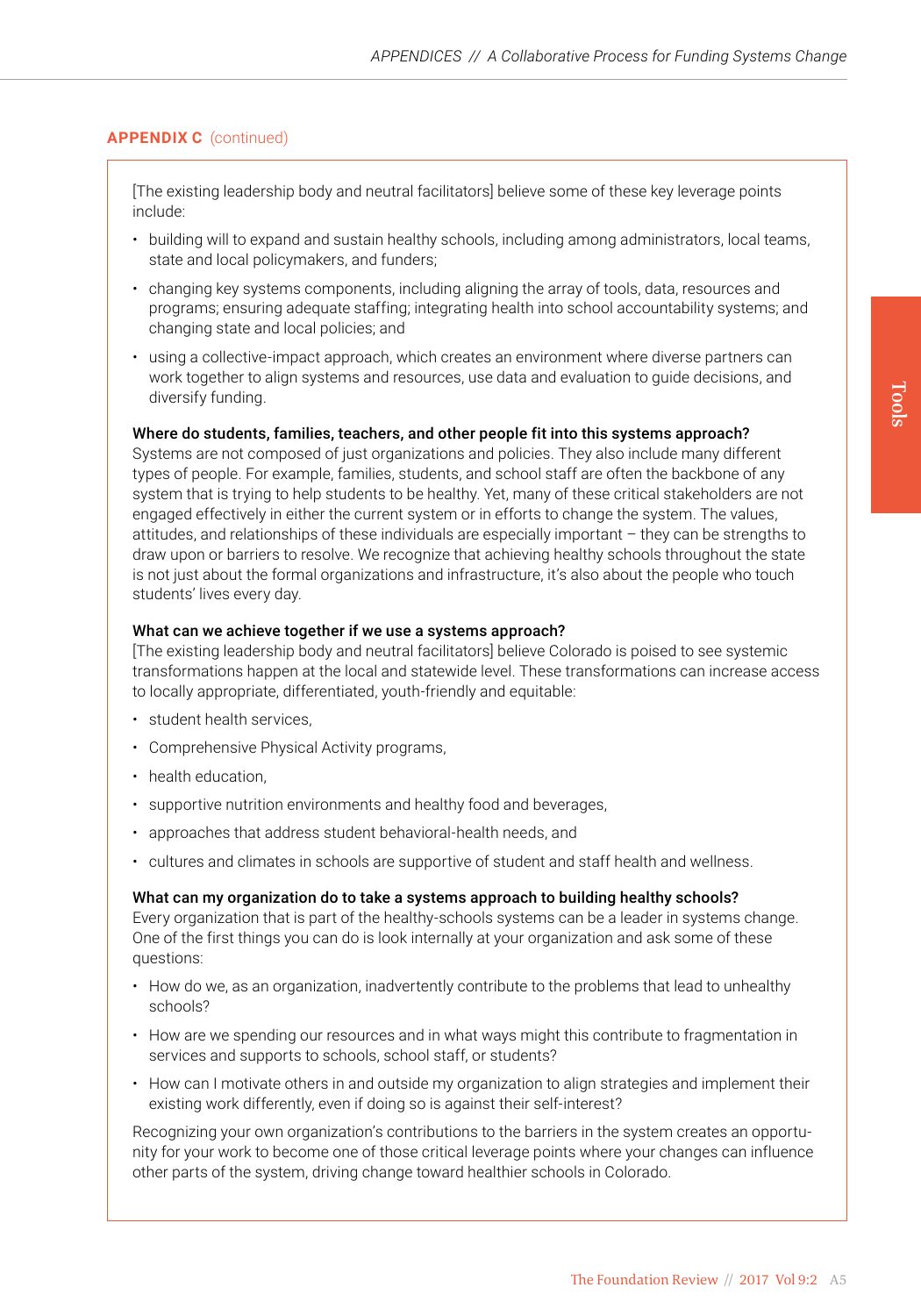# **APPENDIX C** (continued)

You can also participate in [the existing leadership body], strengthening the statewide work with your organization's commitment to systems change and willingness to change internally.

## *Meeting Material: Meeting Reflection*

- 1. Please rate how strongly you agree with the following statements (on a scale of "strongly agree" to "strongly disagree"):
	- I understand the RFP and how to prepare a strong proposal.
	- I understand [the existing leadership body]'s theory of change.
	- I can see how my organization's work fits into the theory of change.
	- I plan to reach out to one or more organizations here today that are existing partners to coordinate my proposal.
	- I plan to reach out to one or more organizations here today that are not existing partners to coordinate my proposal.
	- I am going to adapt how my organization approaches the proposal based on today's meeting.
	- I understand the basic concepts involved in systems thinking and how systems thinking applies to the work of building healthy schools.
	- I am interested in participating in ongoing discussions working toward collaborative systems change to build healthy schools.
- 2. What are your immediate next steps coming out of today's meeting?
- 3. What help do you need to move forward on these next steps, if any?
- 4. What questions or concerns do you have about the funding opportunity, if any?
- 5. What else would it be helpful for us to know? Can you offer any other feedback on today's meeting?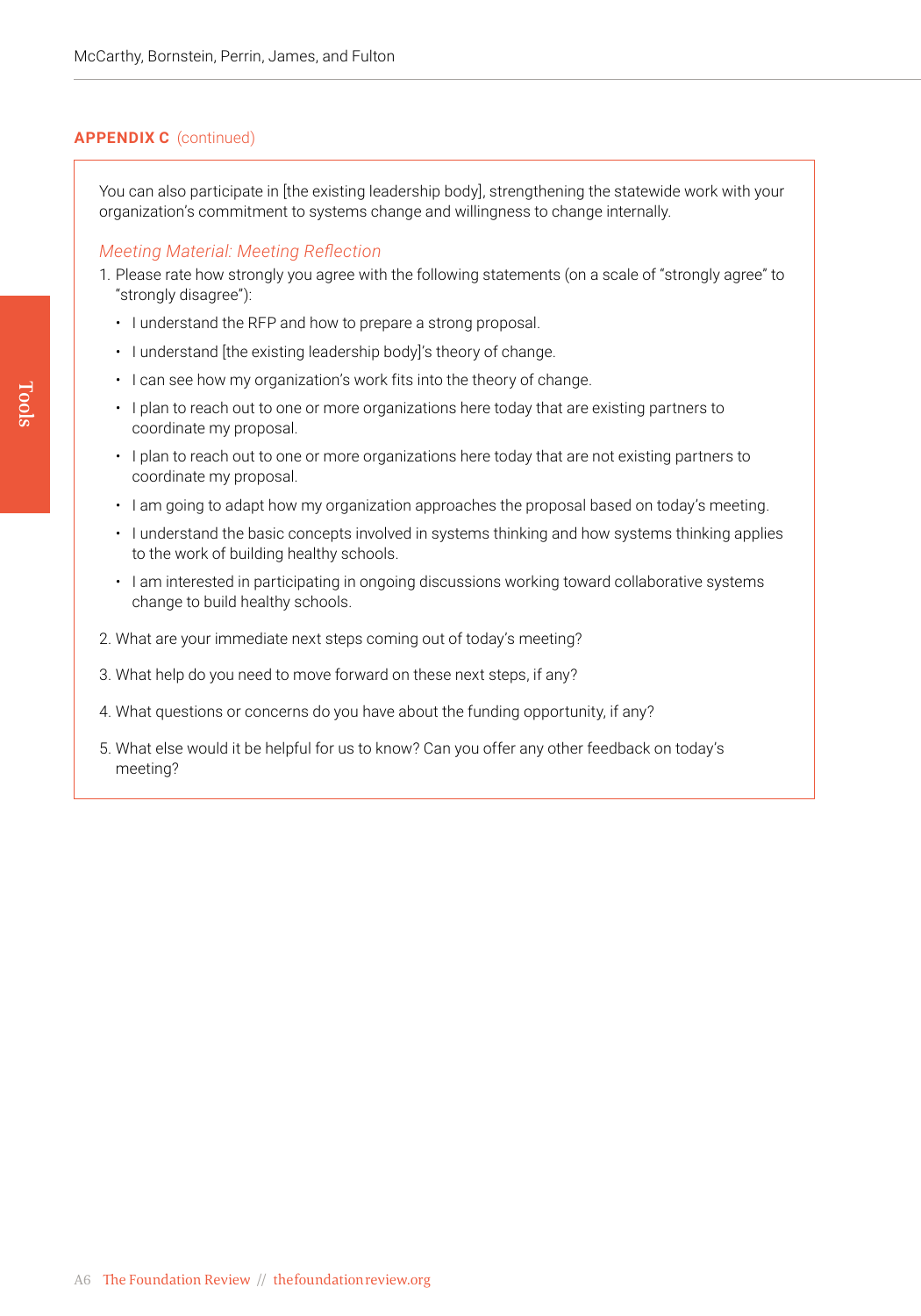# **APPENDIX D** Collaborative Meeting No. 2 – Materials

# Agenda: Creating Healthy Schools Statewide Funding Collaborative Meeting No. 2

#### *Meeting Outcomes*

- Help shape collaborative grant agreements that meet the needs of developing a healthy-schools system as expressed by the local grant applicants, [existing leadership body] work group strategies, and the first collaborative-funding meeting's strategies.
- Reduce total grant requests from nearly \$18 million to \$12 million with cost-cutting strategies, such as by maximizing individual strengths and minimizing duplicative work.

#### *Meeting Agenda Items*

- Opening and Welcome & Charge of the Day
- Aligning Work by Function Areas
- Whole-Group Presentation: Seeing the System as a Whole
- Refining the Function Areas and Finalizing Funding Agreements
- Final Whole-Group Discussion & Next Steps
- Meeting Evaluation

# *Meeting Material: Creating Healthy Schools Funding Agreement Worksheet*

This worksheet acts as a preliminary funding agreement. Please note: Funding agreement (amount and activities) subject to final [foundation] board approval.

Function Area:

- Work-plan modifications: What is the difference between your original proposal narrative and what you've arrived to today? What has changed?
- Budget modifications: What is the difference between your original proposed budget and what you've arrived [at] today? What has changed?

## *Meeting Material: Meeting Reflection*

We understand today's conversation covered some important and potentially difficult topics. This brief survey is designed to understand your perspective on key issues related to the dialogue today and next steps.

- 1. Regarding this new collaborative approach to funding statewide/systems work on healthy schools (select one):
	- I think this approach to the funding opportunity is a positive step forward and is going well.
	- I think this approach to the funding opportunity is a positive step forward, and it has been a bit tricky.
	- I have concerns about this approach to the funding opportunity, but it is going OK.
	- I have concerns about this approach to the funding opportunity, and it has been difficult.
- 2. Please rate how strongly you agree with the following statements after today's meeting (on a scale of "strongly agree" to "strongly disagree"):
	- I have a better understanding of the strategies proposed by other applicants and how they relate to my organization's proposal.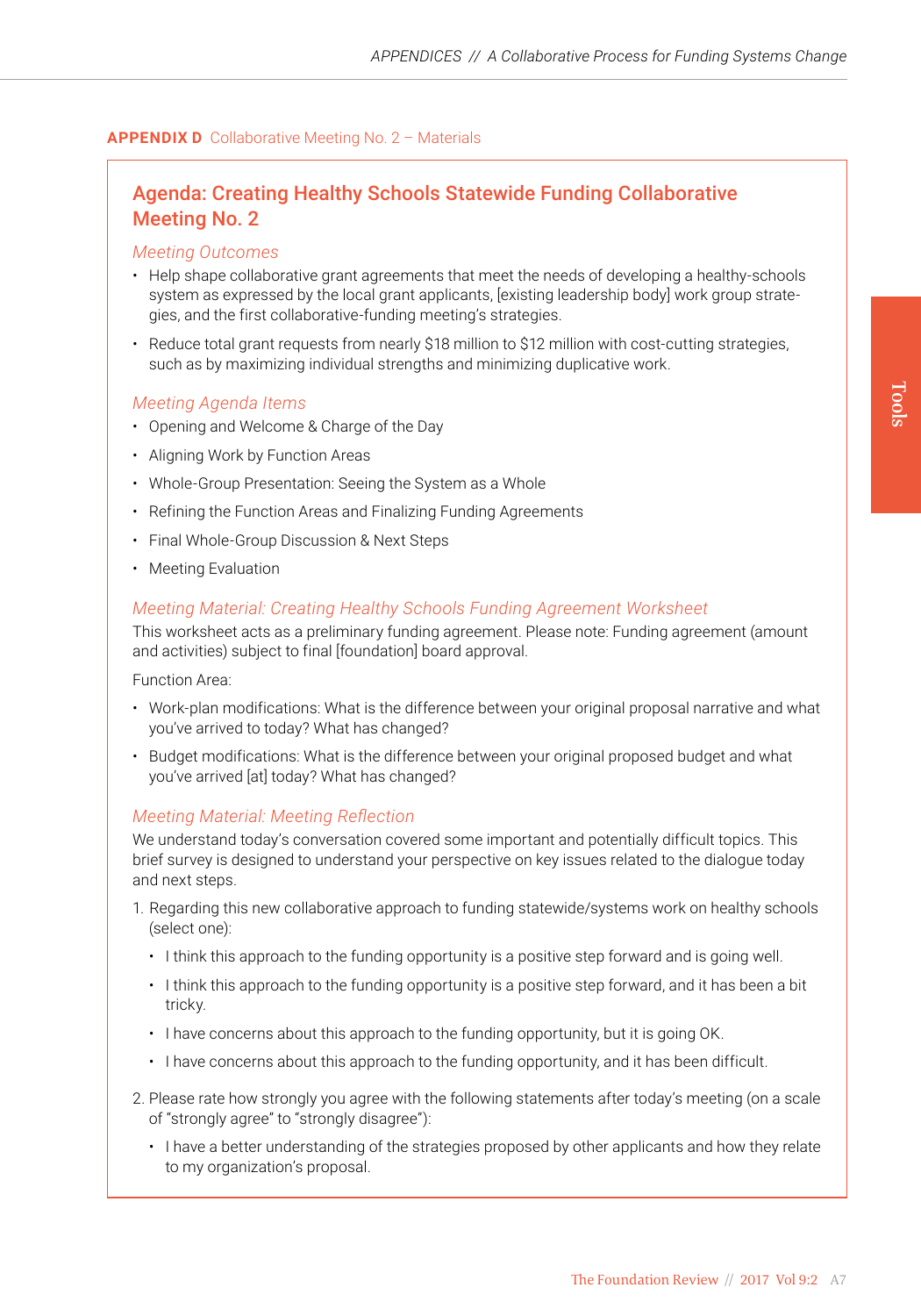# **APPENDIX D** (continued)

- I am going to adapt how my organization approaches the proposal based on today's meeting.
- I feel pressured to agree to changes to our proposal that are not in the best interests of my organization.
- I feel pressured to agree to changes to our proposal that are not in the best interests of schools/ students.
- I understand next steps related to funding decisions and the grant process.
- I think this effort to promote more collaboration among grantees will have a positive impact on school health.
- 3. Please rate how strongly you agree with the following statements about what needs to happen next (on a scale of "strongly agree" to "strongly disagree"):
	- There is a need for a way to participate in ongoing collaboration to catalyze systems change leading to healthier schools and students.
	- I am interested in participating in this ongoing collaboration.
	- Joining [the existing leadership body's system effort] is an appropriate way to participate in ongoing collaboration.
- 4. Right now, what are some of your biggest concerns about efforts to coordinate and align statewide work to support healthy schools?
- 5. Right now, what are you most excited about related to efforts to coordinate and align statewide work to support healthy schools?
- 6. In the coming months, the foundation will be considering opportunities for supporting and convening grantees of this funding opportunity. If available, which of the following would be helpful to your organization? (Select all that apply):
	- Quarterly or twice-yearly convenings of all statewide/systems grantees
	- Ongoing meetings of grantees working on similar areas (e.g., today's breakout groups)
	- Technical assistance or other trainings and informational opportunities
	- Other (please describe):
- 7. My role in my organization is:
	- Executive director/CEO
	- Vice president or other C-level (chief financial officer, chief operating officer, etc.)
	- Program or project manager
	- Staff/program or project implementer
- 8. What else would it be helpful for us to know? Can you offer any other feedback on today's meeting?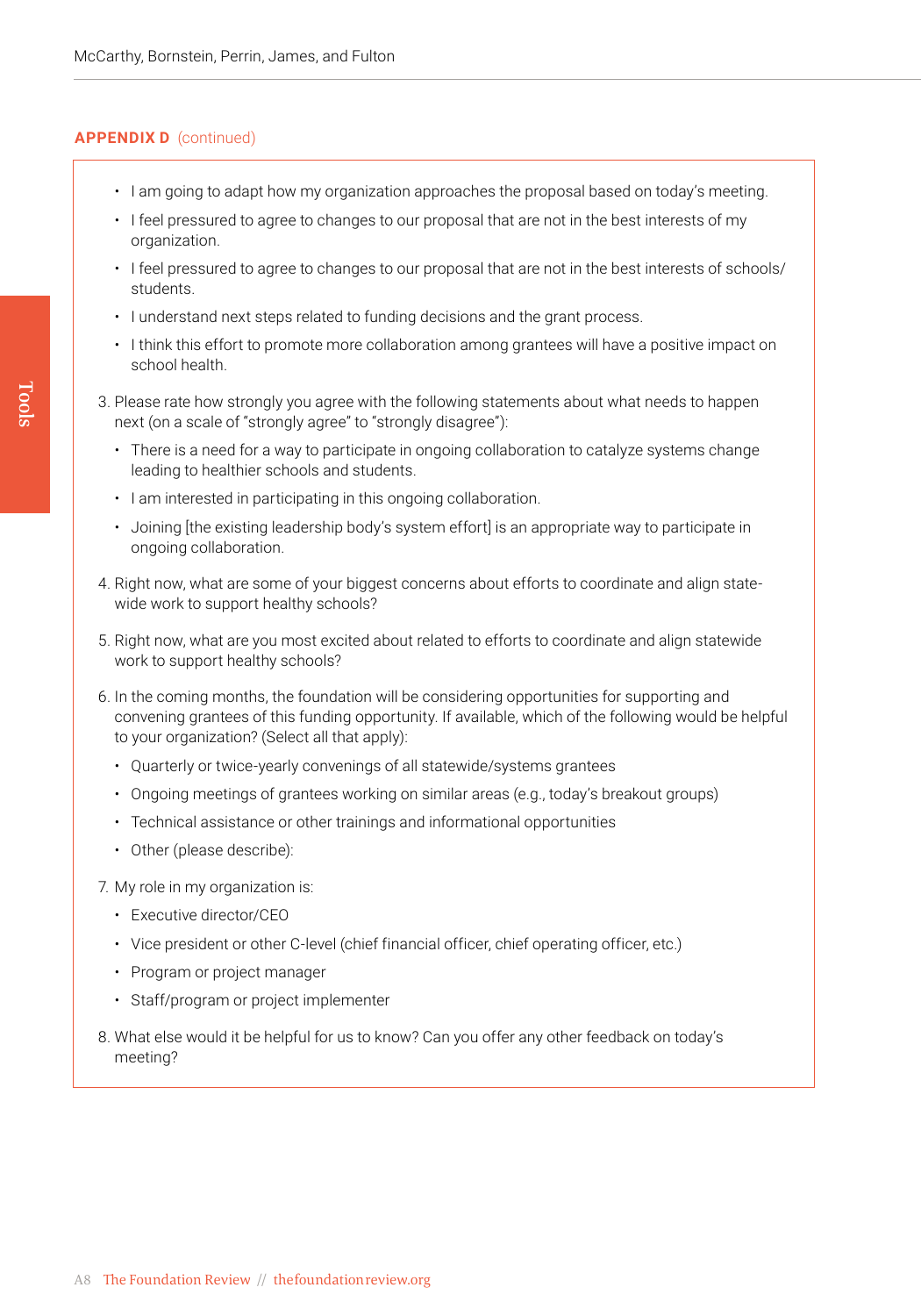• Whole-Group Discussion: Seeing the System as a Whole

# **APPENDIX E** Collaborative Meeting No. 3 – Materials

# Agenda: Creating Healthy Schools Statewide Funding Collaborative Meeting No. 3

# *Meeting Outcomes*

- Clarify roles and goals of overall function areas.
- Provide time for function-area members to advance their collaborative work.
- Clarify the best configuration for the overall body of healthy-schools work.
- Clarify next steps for individual organizations, function areas, and the network as a whole.

# *Meeting Agenda Items*

- Opening and Welcome
- Charge of the Day
- Review of Progress & Updates
- Function-Area Next Steps

• Whole-Group Check-In

- Aligning Work by Function Areas
- Final Whole-Group Decisions
- Function-Area Work Time
- Overall Next Steps & Meeting Reflection

# *Meeting Material: Meeting Reflection*

Today's conversation covered some important topics and may have stretched us as we change the way we do business. This brief survey is designed to understand your perspective on key issues related to the dialogue today and next steps.

- 1. Regarding this new collaborative approach to funding statewide/systems work on healthy schools (select one):
	- I think this approach to the funding opportunity is a positive step forward and is going well.
	- I think this approach to the funding opportunity is a positive step forward, and it has been a bit tricky.
	- I have concerns about this approach to the funding opportunity, but it is going OK.
	- I have concerns about this approach to the funding opportunity, and it has been difficult.
- 2. Please rate how strongly you agree with the following statements after today's meeting (on a scale of "strongly agree" to "strongly disagree"):
	- I understand the work other organizations have been funded to complete and how it relates to my work.
	- As a result of today's meeting, I have at least one action I want to take to implement our work collaboratively.
	- I understand how my organization's work will be evaluated.
	- I understand what the evaluation team will be evaluating in the healthy-schools realm and how it relates to my work.
	- I think this effort to promote more collaboration among grantees will have a positive impact on school health.
	- I am confident in the decision we made today regarding how we will interact with [the existing leadership body] moving forward.